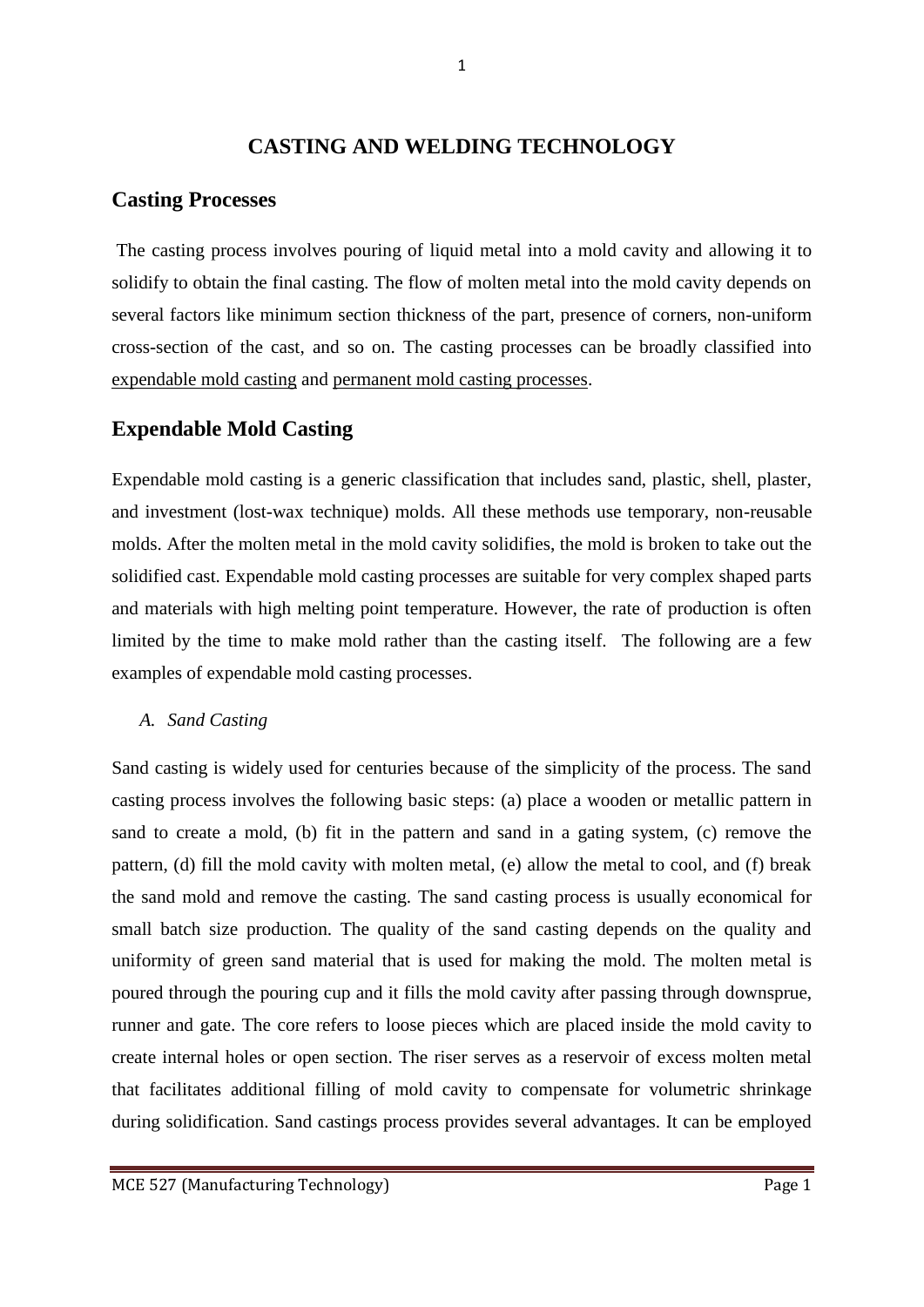

for all types of metal. The tooling cost is low and can be used to cast very complex shapes. However, sand castings offer poor dimensional accuracy and surface finish.

Figure 1: **Schematic set-up of sand molding / casting process** 

#### *B. Shell Molding*

Shell molding is similar to sand casting. Normally a machined pattern of grey iron or aluminium is used in this process. The pattern is heated to  $250^{\circ}$ C to  $260^{\circ}$ C and the sand resin mixture is poured over its surface. The heated pattern melts the resin creating bonds between the sand grains. After a dwell period the pattern and sand inverted and extra sand is cleaned off. The mold cavity is now formed by a hardened shell of sand. The mold is then heated in an oven for further curing. The shell thus formed constitutes one half of the mold. Two such halves are placed over one another to make the complete mold. The sands used in shell molding process are usually finer than the same used in sand casting. This process is ideal for complex shaped medium sized parts. This method can be employed for making an integrate shapes, thin and sharp corners small projection which are not possible in green sand mold. Subsequent machining operations are also reduced due to more dimensional accuracy.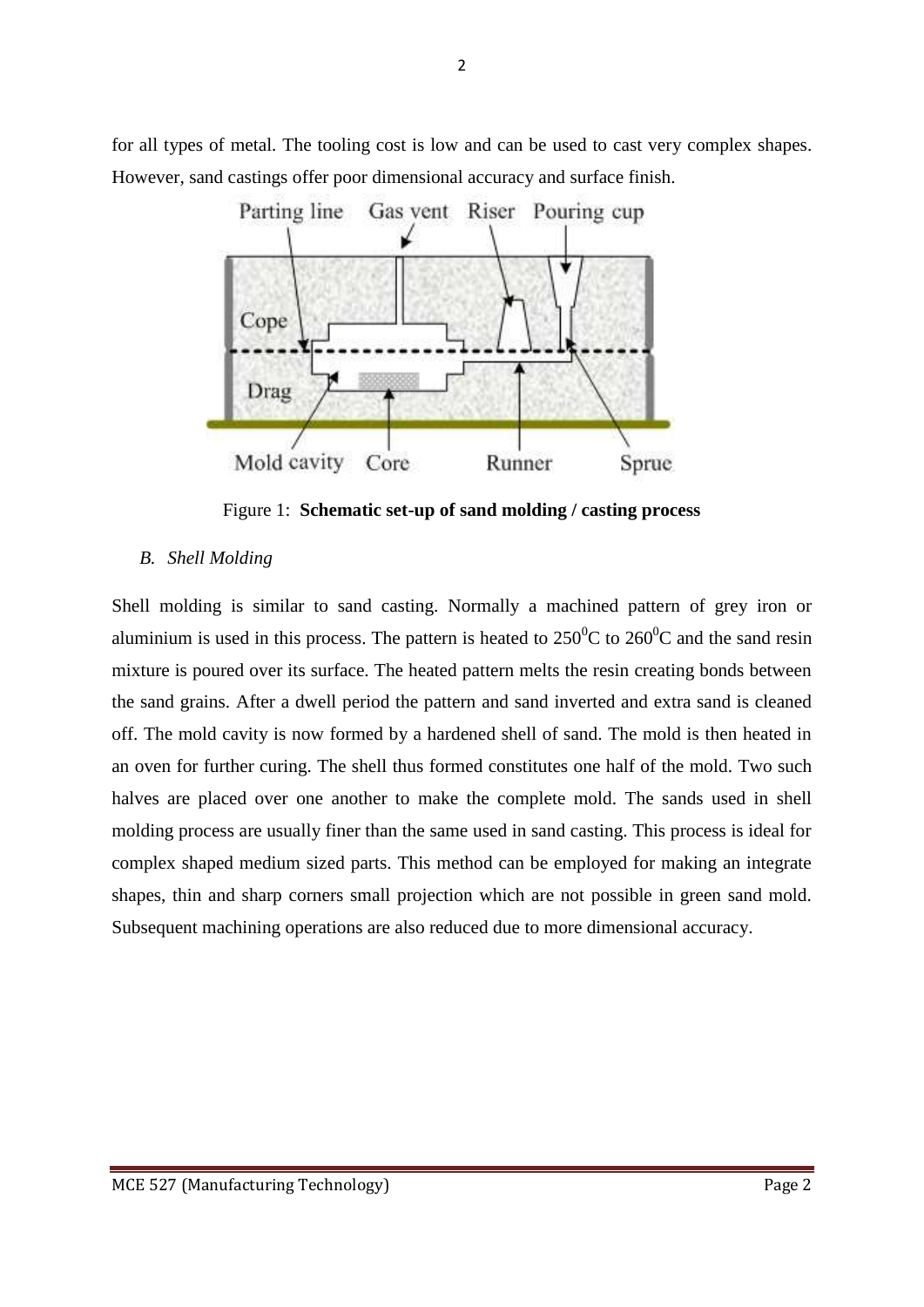

Figure 2: **Schematic set-up of shell mold casting process**

#### *C. Investment Casting*

Investment casting is also referred to as lost-wax casting since the pattern is made of wax. The wax patterns are first dipped into a slurry of refractory material and subsequently, heated so that the wax melts away keeping a refractory mold. The mold is then further cured to achieve proper strength. Very high melting temperature material can be cast in investment casting process because of the refractory mold. The molten metal is poured into the mold and is taken out after solidification by breaking the mold. Very high dimensional accuracy and surface finish can be achieved in investment casting process. However, the tooling cast is usually high and hence, investment casting process is primarily used for large size batch production or for specific requirements of complex shape or casting of very high melting temperature material.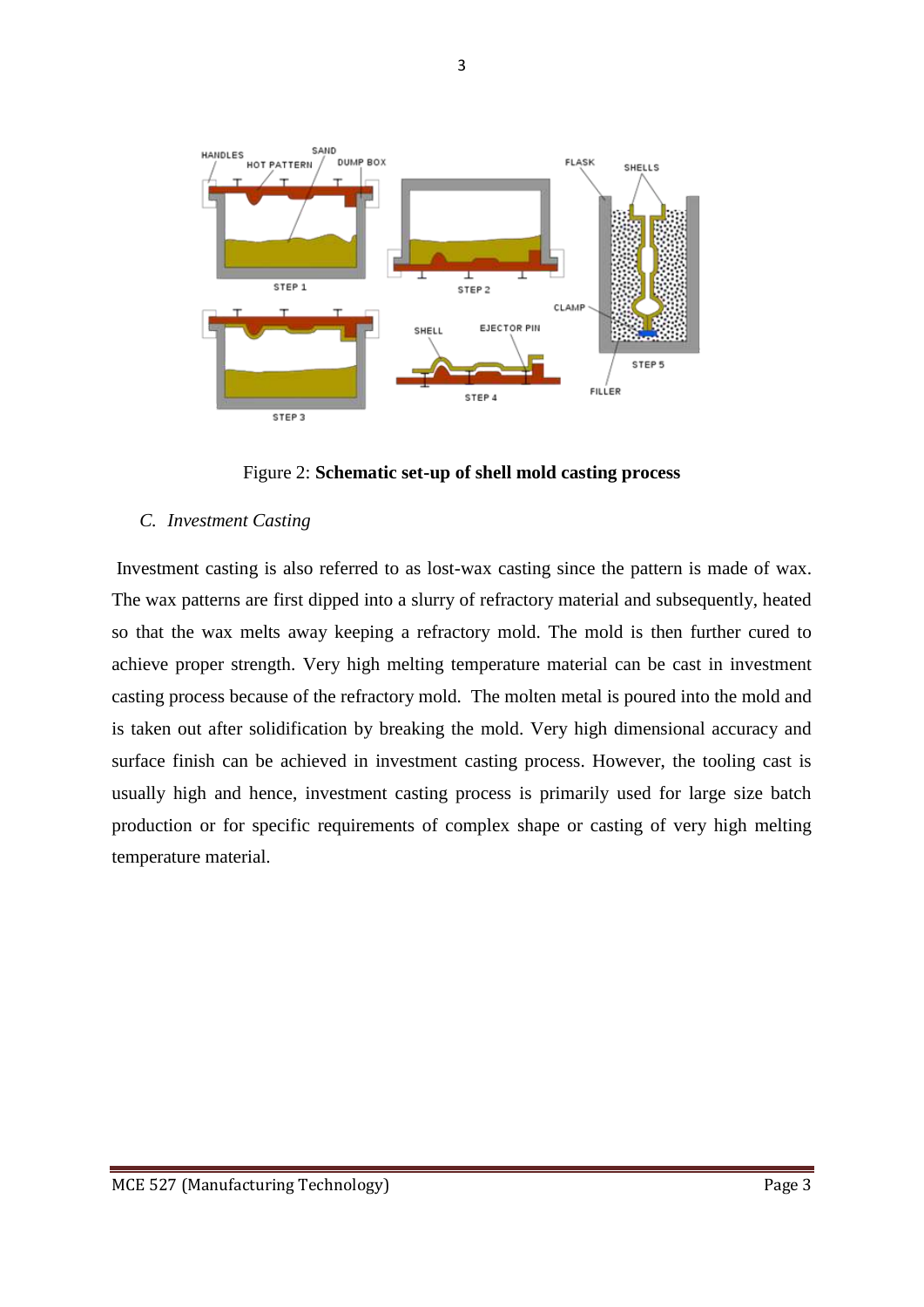

Figure 3: **Schematic set-up of and sequences involved in investment casting process**

#### *D. Vacuum Casting*

In this process, a mixture of fine sand and urethane is molded over metal dies and cured with amino vapour. The molten metal is drawn into the mold cavity through a gating system from the bottom of the mold. The pressure inside the mold is usually one-third of the atmospheric pressure. Because the mold cavity is filled under vacuum, the vacuum casting process is very suitable for thin walled, complex shapes with uniform properties.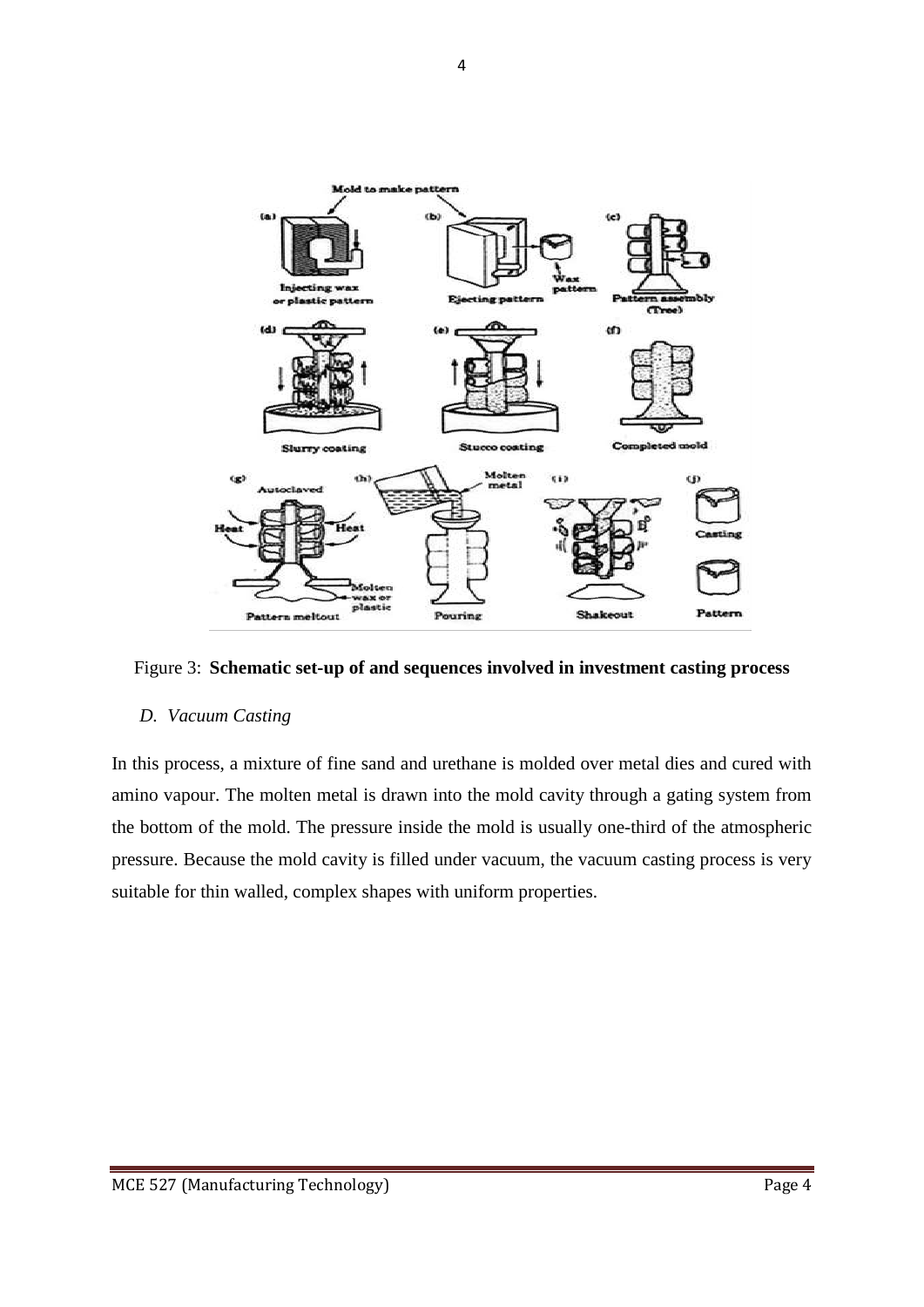

Figure 4: **Schematic set-up of vacuum casting process**

#### *E. Plaster mold casting*

Plaster mold casting, also called rubber plaster molding (RPM), is a method of producing aluminum or zinc castings by pouring liquid metal into typical plaster (gypsum) molds. The plaster molds used as negative molds are created from gypsum and water. After mixing and forming the mold shape, the plaster molds are dried and baked in an oven to remove any water remaining in the mold. Often, the molds are made in two halves  $-$  i.e. cope and drag molds – and the halves of the plaster molds are clamped together with any required cores positioned appropriately in the mold. Molten metal is subsequently poured into the negative plaster mold and allowed to dry. The final part is taken out after breaking the mold. The final cast may require machining operation depending upon the requisite dimensional accuracy. This process is often used for producing prototypes of final part or component.

#### *F. Ceramic mold casting*

The ceramic mold casting is used to produce split molds from a quick-setting ceramic investment. Blended ceramic particles are mixed rapidly with liquid binder to form free flowing slurry that is poured quickly over a pattern. The casting does not require wax patterns and there are no limits to size or alloy. Foundry applications are large and complex impellers, valve bodies, and military hardware. The green strength of ceramic mold casting is high. Ceramic mold casting method uses a ceramic slurry prepared by mixing fine grained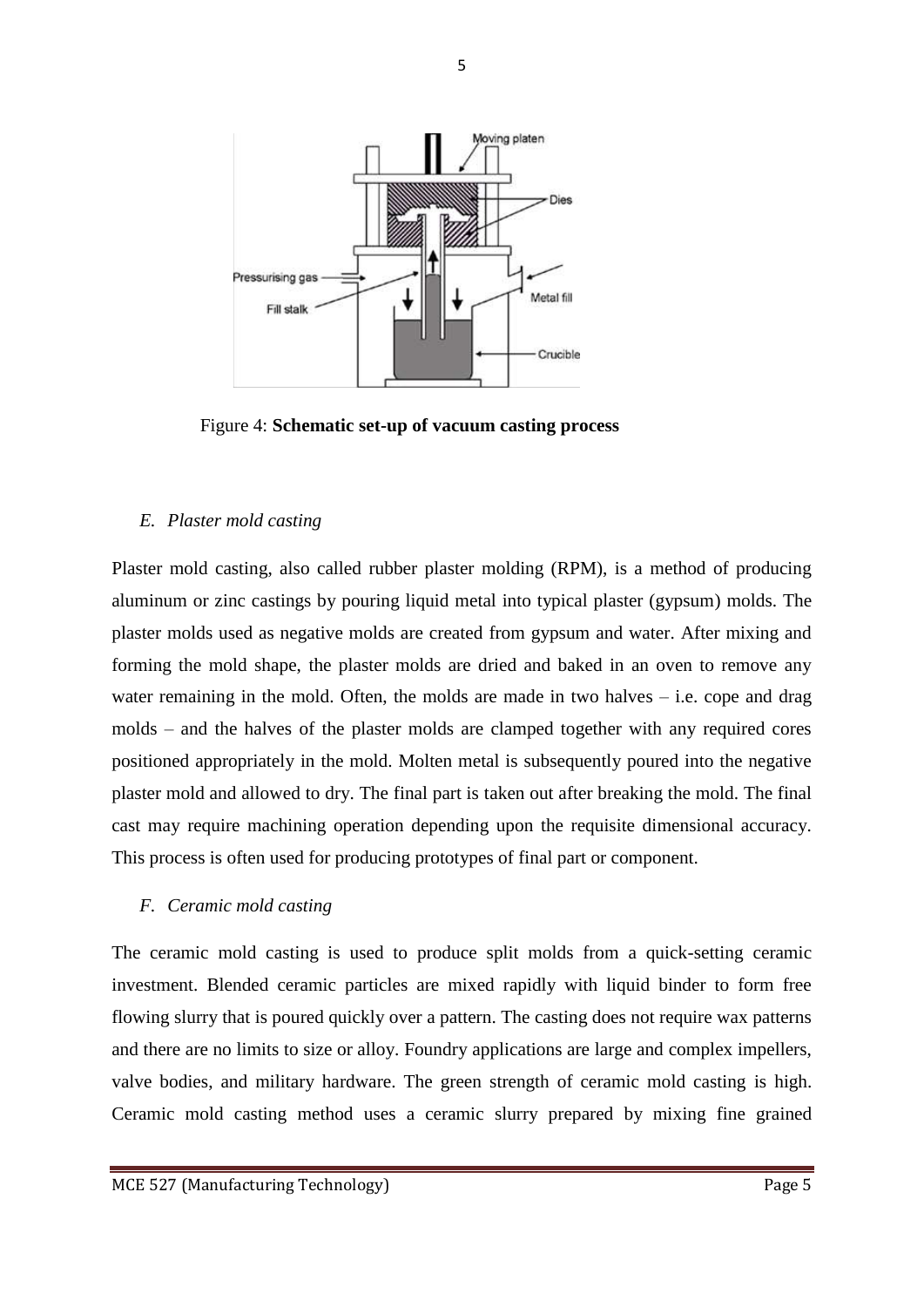refractory powders of Zircon (ZrSiO4), Alumina (Al2O3), Fused Silica (SiO2 ) and a liquid chemical binder (Alcohol based Silicon Ester) for making the mold.



**Figure 5: Ceramic mold casting process**

# **Permanent Mold Casting processes**

Permanent mold casting processes involve the use of metallic dies that are permanent in nature and can be used repeatedly. The metal molds are also called dies and provide superior surface finish and close tolerance than typical sand molds. The permanent mold casting processes broadly include pressure die casting, squeeze casting, centrifugal casting, and continuous casting.

## *1. Pressure die casting*

The pressure die casting process is the most common for Al, Zn and Mg castings (low melting point). The liquid metal is injected into the mold under high pressure and allowed to solidify at the high pressure. The solidified cast is then taken out of the mold or the die which is ready for the next cast. Pressure die casting is suitable for large batch size production. Two types of pressure die casting are generally common in the industry – (a) high pressure die casting and (b) low pressure die casting. Very high production rates can be achieved in pressure die casting process with close dimensional control of the casting. However, the process is not suitable for casting of high melting temperature materials as the die material has to withstand the melting (or superheated) temperature of the casting. Pressure die castings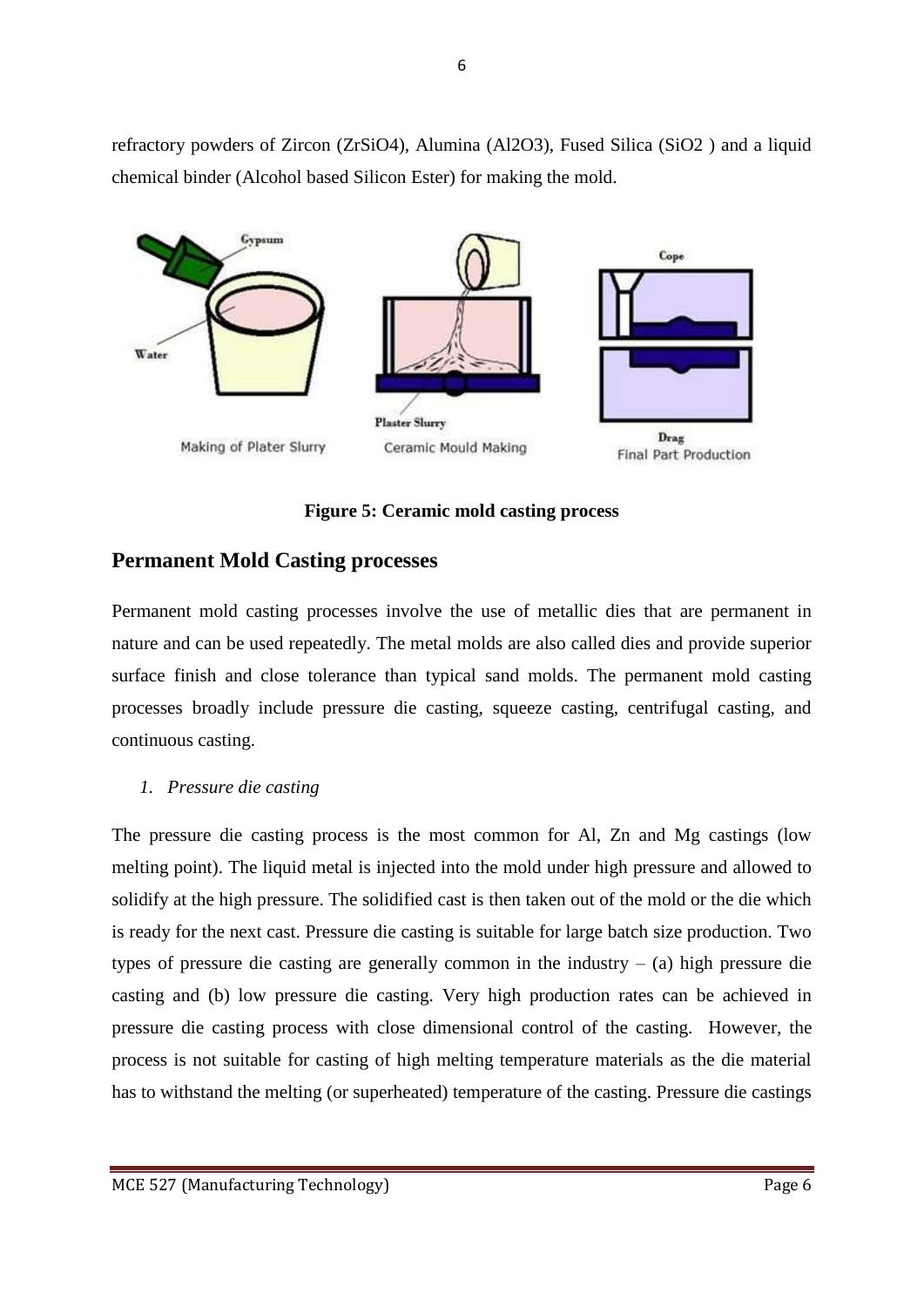also contain porosity due to the entrapped air. Furthermore, the dies in the pressure die casting process are usually very costly.

The schematic below presents the hot-chamber and the cold-chamber die casting processes. In the hot-chamber die casting process, the furnace to melt material is part of the die itself and hence, this process is suitable primarily for low-melting point temperature materials such as aluminum, magnesium etc.



Figure 6: **Set-up of (a) hot-chamber and (b) cold-chamber die casting processes**

#### *2. Squeeze casting*

Molten metal is poured into a metallic mold or die cavity with one-half of the die squeezing the molten metal to fill in the intended cavity under pressure. Fibre-reinforced casting with  $SiC$  or  $Al_2O_3$  fibers mixed in metal matrix have been successfully used in squeeze cast and commercially used to produce automobile pistons. However, squeeze casting is limited only to shallow part or part with smaller dimensions.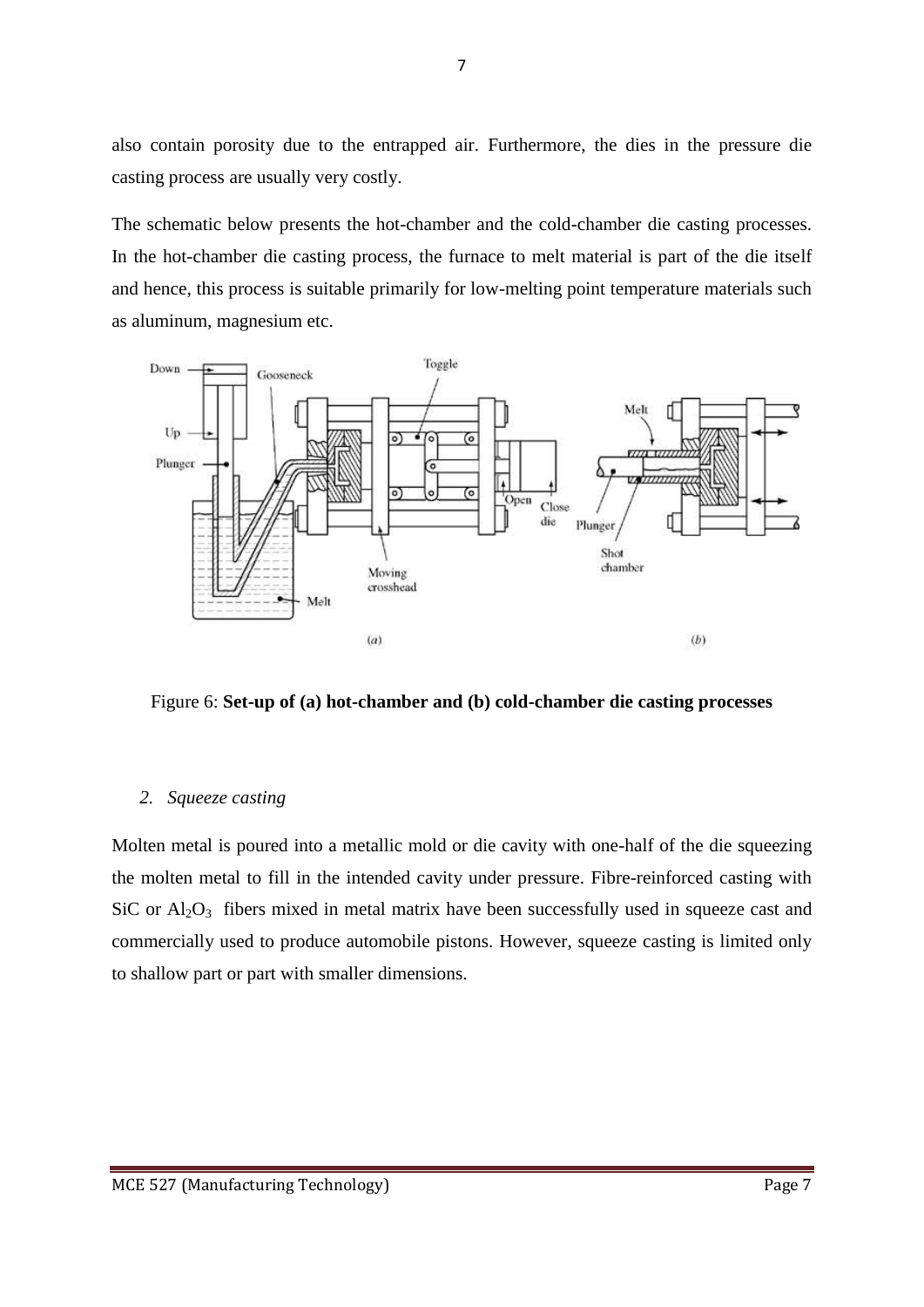

Figure 7: **Schematic set-up of squeeze casting process**

#### *3. Centrifugal casting*

In centrifugal casting process, the molten metal is poured at the centre of a rotating mold or dies. Because of the centrifugal force, the lighter impurities are crowded towards the centre of the case. For producing a hollow part, the axis of rotation is placed at the center of the desired casting. The speed of rotation is maintained high so as to produce a centripetal acceleration of the order of 60g to 75g. The centrifuge action segregates the less dense non-metallic inclusions near to the center of rotation that can be removed by machining a thin layer. No cores are therefore required in casting of hollow parts although solid parts can also be cast by this process. The centrifugal casting is very suitable for axisymmetric parts. Very high strength of the casting can be obtained. Since the molten metal is fed by the centrifugal action, the need for complex metal feeding system is eliminated. Both horizontal and vertical centrifugal castings are widely used in the industry.



Figure 8: **Schematic set-up of horizontal centrifugal casting process**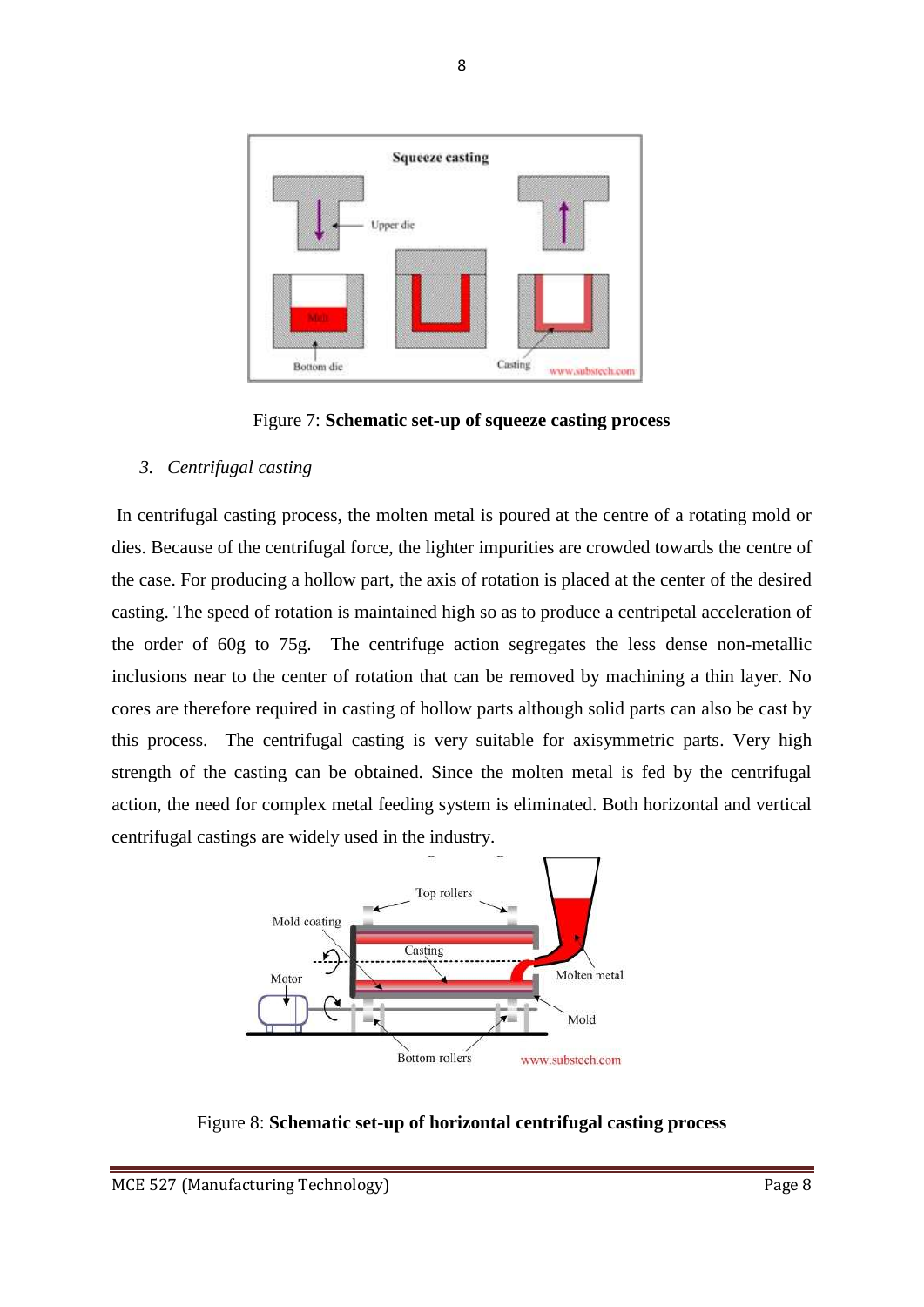

9

Figure 9: **Metallic pipes made using centrifugal casting process**

#### *4. Continuous casting*

Continuous casting process is widely used in the steel industry. In principle, continuous casting is different from the other casting processes in the fact that there is no enclosed mold cavity. Molten steel coming out from the furnace is accumulated in a ladle. After undergoing requisite ladle treatments, such as alloying and degassing, and arriving at the correct temperature, the ladle is transported to the top of the continuous casting set-up. From the ladle, the hot metal is transferred via a refractory shroud (pipe) to a holding bath called a tundish. The tundish allows a reservoir of metal to feed the casting machine. Metal is then allowed to pass through a open base copper mold. The mold is water-cooled to solidify the hot metal directly in contact with it and removed from the other side of the mold. The continuous casting process is used for casting metal directly into billets or other similar shapes that can be used for rolling. The process involves continuously pouring molten metal into an externally chilled copper mold or die walls and hence, can be easily automated for large size production. Since the molten metal solidifies from the die wall and in a soft state as it comes out of the die wall such that the same can be directly guided into the rolling mill or can be sheared into a selected size of billets.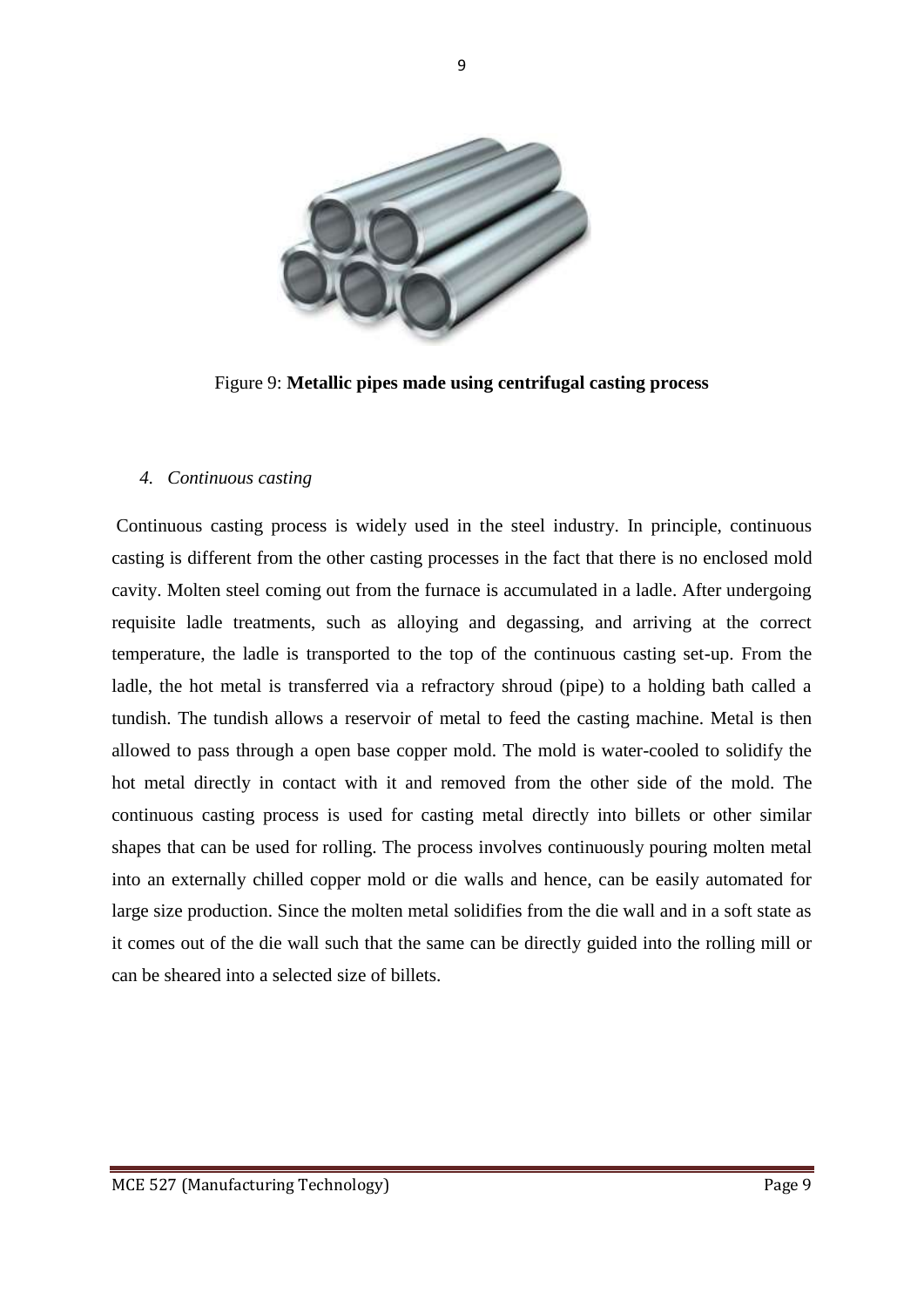

Figure 10: **Schematic set-up of continuous casting processes**

# **Defects in Casting Processes**

The figure below schematically shows various defects that are experienced during casting, in particular, sand casting processes. A brief explanation of some of the significant defects and their possible remedial measures are indicated in the text to follow.

*1. Shrinkage* 

Shrinkage of molten metal as it solidifies is an important issue in casting. It can reduce the 5- 10% volume of the cast. Gray cast iron expands upon solidification due to phase changes. Need to design part and mold to take this amount into consideration. The thickness of the boss or pad should be less than the thickness of the section of the boss adjoins and the transition should be gradual. The radius for good shrinkage control should be from one half to one third of the section thickness. Shrinkage defect can be reduced by decreasing the number of walls and increasing the draft angle.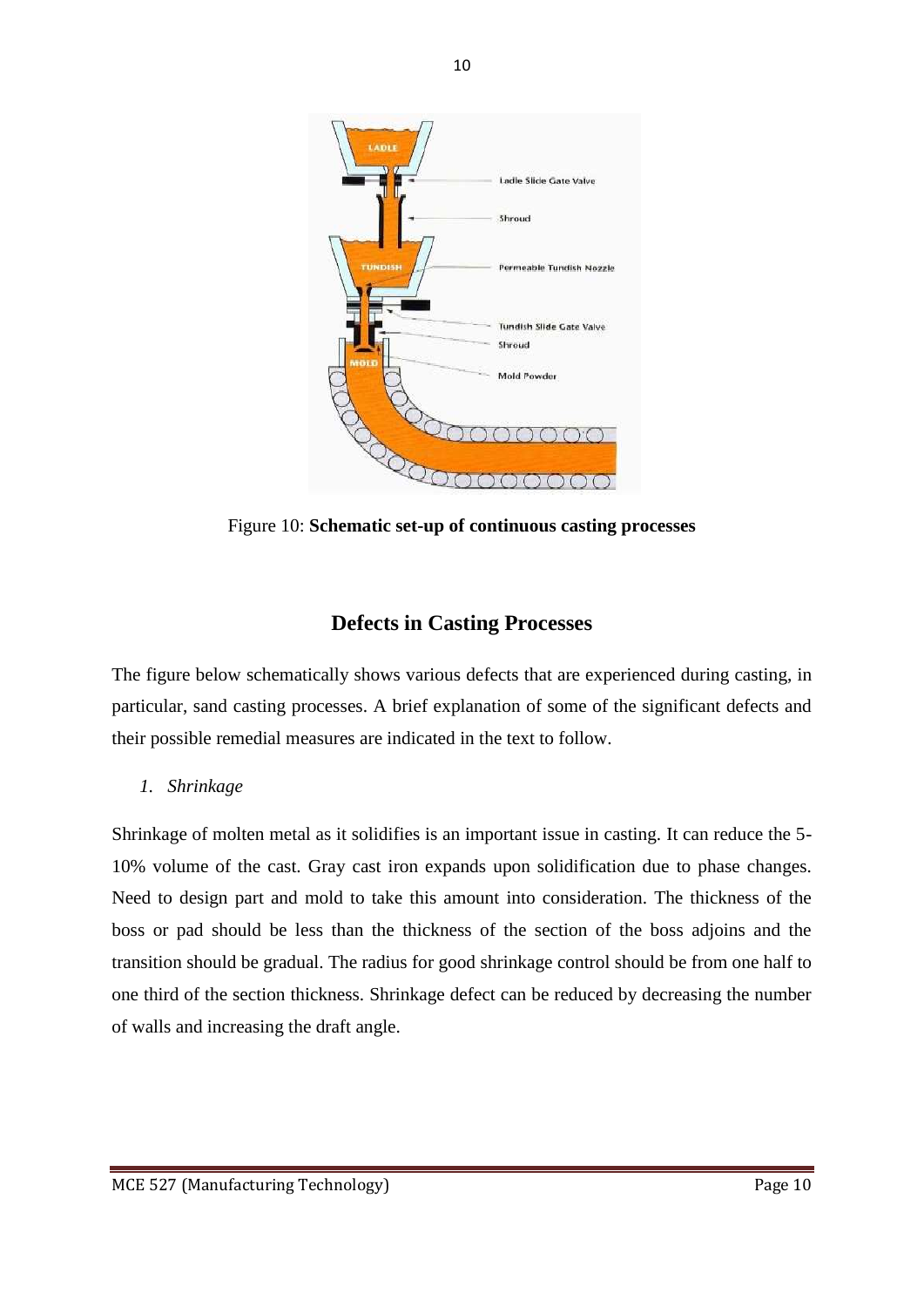

Figure 11: **Schematic pictorial presentation of various casting defects**

#### 2. Porosity

Porosity is a phenomenon that occurs in materials, especially castings, as they change state from liquid to solid during the manufacturing process. Casting porosity has the form of surface and core imperfections which either affects the surface finish or as a leak path for gases and liquids. The poring temperature should be maintained properly to reduce porosity. Adequate fluxing of metal and controlling the amount of gas-producing materials in the molding and core making sand mixes can help in minimizing this defect.

3. Hot tear

Hot tears are internal or external ragged discontinuities or crack on the casting surface, caused by rapid contraction occurring immediately after the metal solidified. They may be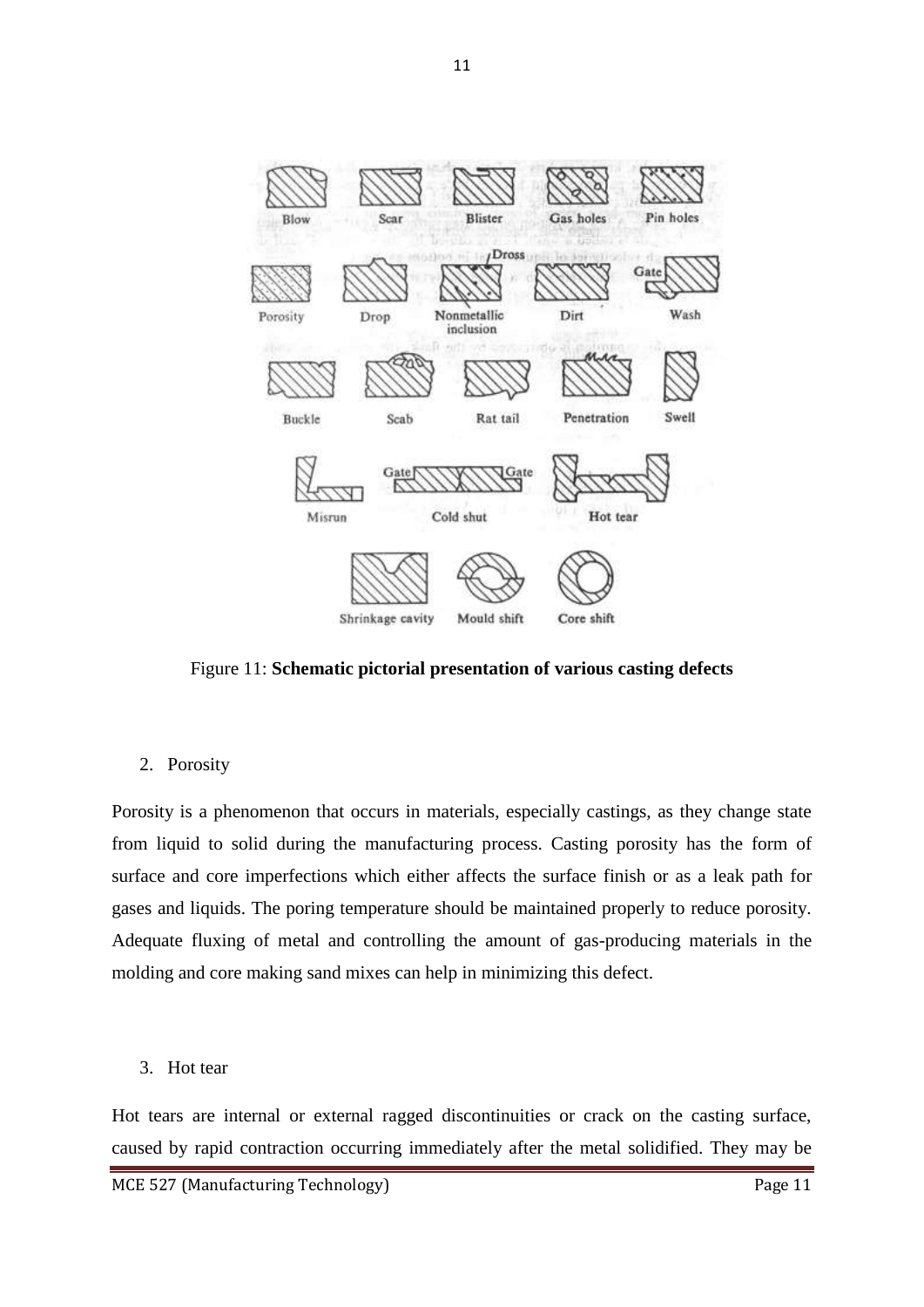produced when the casting is poorly designed and abrupt sectional changes take place; no proper fillets and corner radii are provided, and chills are inappropriately placed. Hot tear may be caused when the mold and core have poor collapsibility or when the mold is too hard causing the casting to undergo severe strain during cooling. Incorrect pouring temperature and improper placement of gates and risers can also create hot tears. Method to prevent hot tears may entail improving the casting design, achieving directional solidification and even rate of cooling all over, selecting proper mold and poured materials to suit the cast metal, and controlling the mold hardness in relation to other ingredients of sand.

## 4. Scar

It is usually found on the flat casting surface. It is a shallow blow.

5. Blowhole

Blowholes are smooth round holes that are clearly perceptible on the surface of the casting. To prevent blowholes, moisture content in sand must be well adjusted, sand of proper grain size should be used, ramming should not be too hard and venting should be adequate.

6. Blister

This is a scar covered by the thin layers of the metal.

7. Dross

The lighter impurities are appearing on the top of the cast surface is called the dross. It can be taken care of at the pouring stage by using items such as a strainer and a skim bob.

8. Dirt

Sometimes sand particles dropping out of the cope get embedded on the top surface of a casting. When removed, these leave small angular holes is known as dirts.

9. Wash

It is a low projection on the drag surface of a casting commencing near the gate. It is caused by the erosion of sand due to high velocity liquid metal.

10. Buckle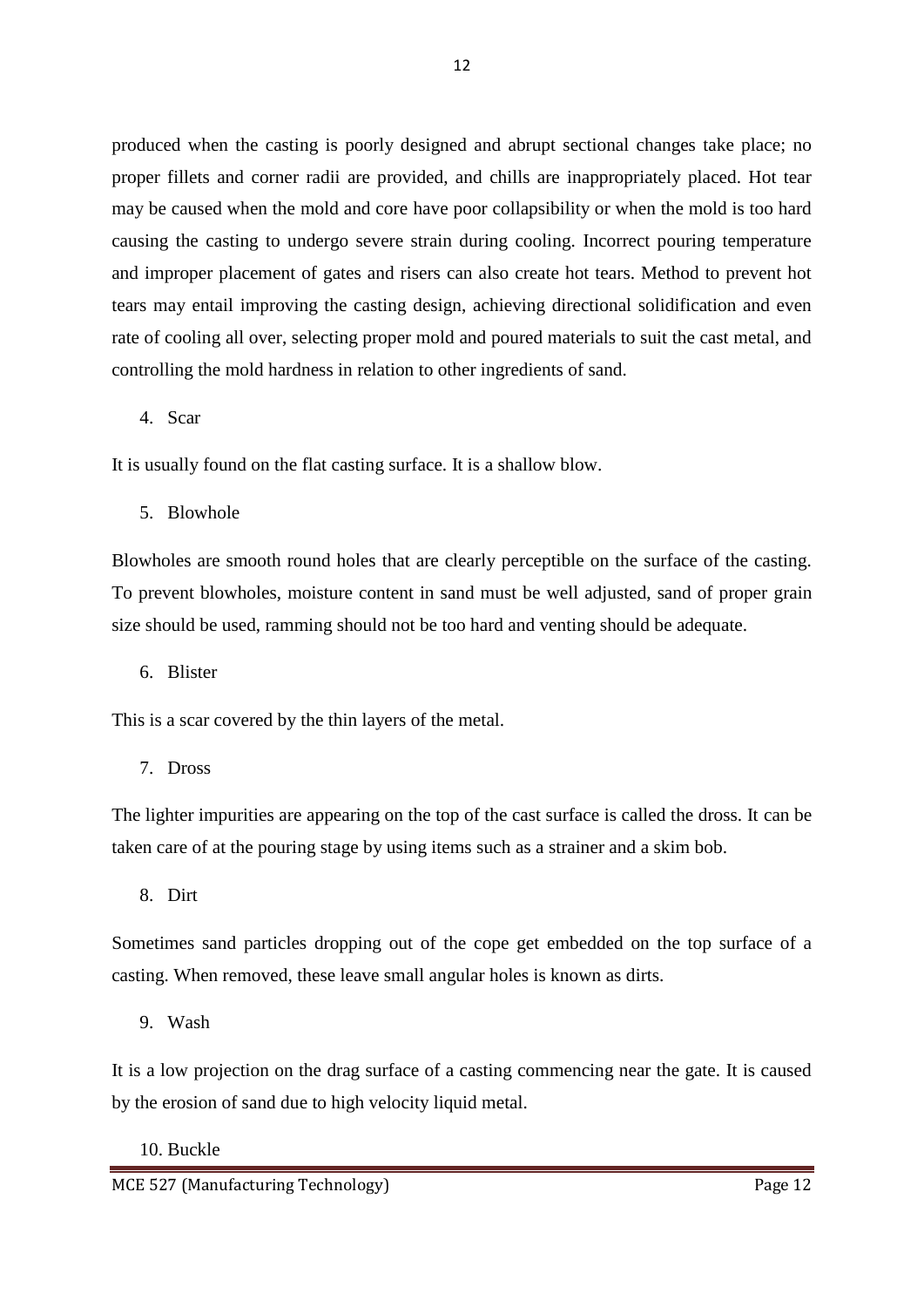It refers to a long fairly shallow broad depression at the surface of a casting of a high temperature metal. Due to very high temperature of the molten metal, expansion of the thin layered of the sand at the mold face takes place. As this expansion is obstructed by the flux, the mold tends to bulge out forming a V shape.

## 11. Rat tail

It is a long shallow angular depression found in a thin casting. The cause is similar to buckle.

12. Shift

A shift results in a mismatch of the sections of a casting usually as a parting line. Misalignment is common cause of shift. This defect can be prevented by ensuring proper alignment of the pattern for die parts, molding boxes, and checking of pattern flux locating pins before use.

## 13. Warped casting

Warping is an undesirable deformation in a casting which occurs during or after solidification. Large and flat sections are particularly prone to wrap edge. Wrap edge may also be due to insufficient gating system that may not allow rapid pouring of metal or due to low green strength of the sand mold or inadequate / inappropriate draft allowance in the pattern / mold cavity.

### 14. Metal Penetration and Rough Surfaces

This defect appears as an uneven and rough external surface of the casting. It may be caused when the sand has too high permeability, large grain size, and low strength. Soft ramming may also cause metal penetration.

### 15. Fin

A thin projection of metal, not intended as a part of casting, is called a fin. Fins occur at the parting of the mold or core sections. Molds and cores in correctly assembled will cause the fin. High metal pressures due to too large downsprue, insufficient weighing of the molds or improper clamping of flasks may again produce the fin defect.

### 16. Cold Shut and Mis-Run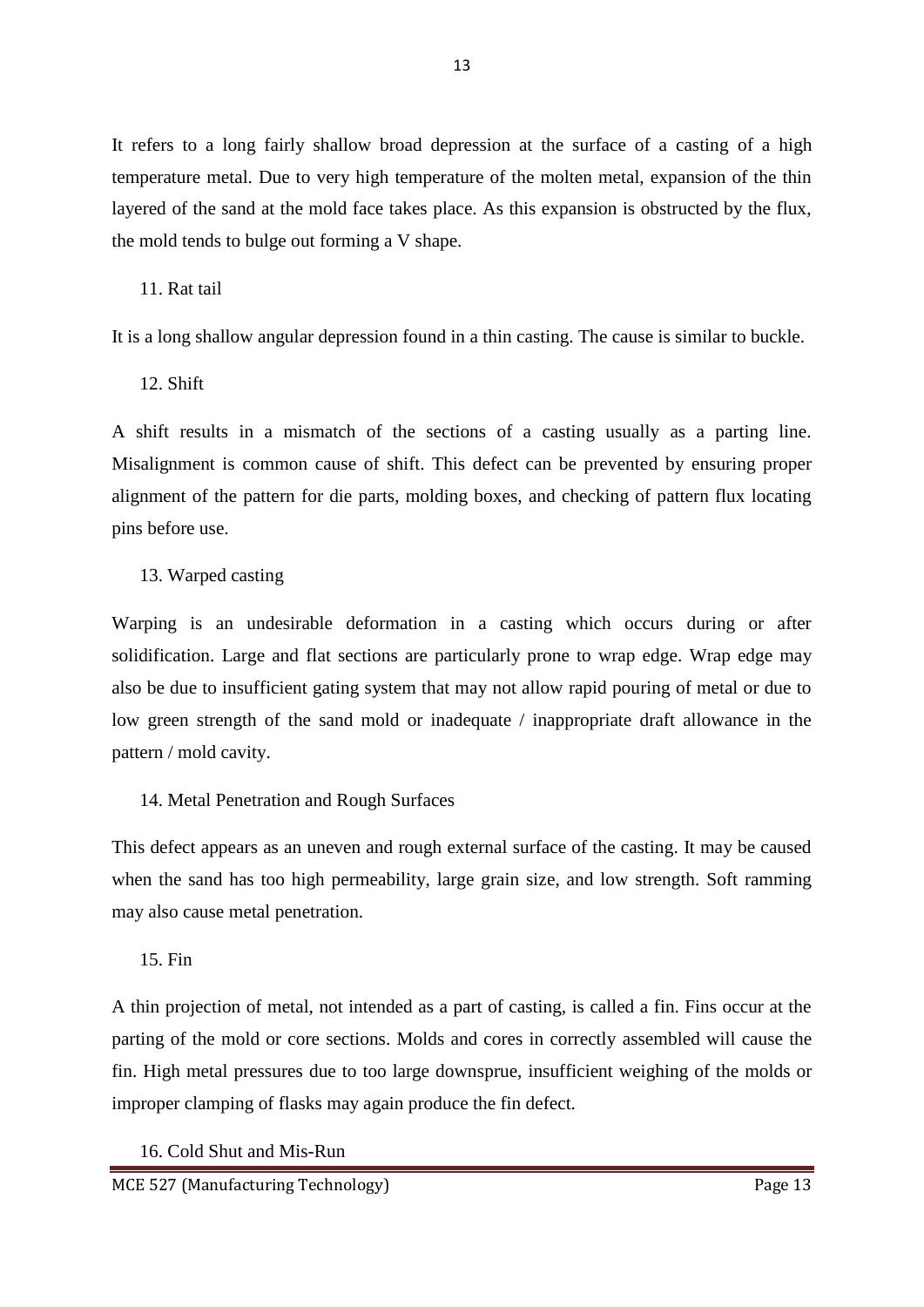A cold shut is a defect in which a discontinuity is formed due to the imperfect fusion of two streams of metal in the mold cavity. The reasons for cold shut or mis-run may be too thin sections and wall thickness, improper gating system, damaged patterns, slow and intermittent pouring , poor fluidity of metal caused by low pouring temperature, improper alloy composition, etc.

## **Inspections of Casting**

### **1. Visual Inspection**

Visible defects that can be detected provide a means for discovering errors in the pattern equipment or in the molding and casting process. Visual inspection may prove inadequate only in the detection of sub surface or internal defects.

#### **2. Dimensional Inspection**

Dimensional inspection is one of the important inspections for casting. When precision casting is required, we make some samples for inspection the tolerance, shape size and also measure the profile of the cast. This dimensional inspection of casting may be conducted by various methods:

- Standard measuring instruments to check the size of the cast.
- Contour gauges for the checking of profile, curves and shapes
- Coordinate measuring and Marking Machine
- Special fixtures X-Ray Radiography

In all the foundries the flaw detection test are performed in the casting where the defects are not visible. This flaw detection test is usually performed for internal defects, surface defects etc. These tests are valuable not only in detecting but even in locating the casting defects present in the interior of the casting. Radiography is one of the important flaw detection test for casting. The radiation used in radiography testing is a higher energy (shorter wavelength) version of the electromagnetic waves that we see as visible light. The radiation can come from an X-ray generator or a radioactive source.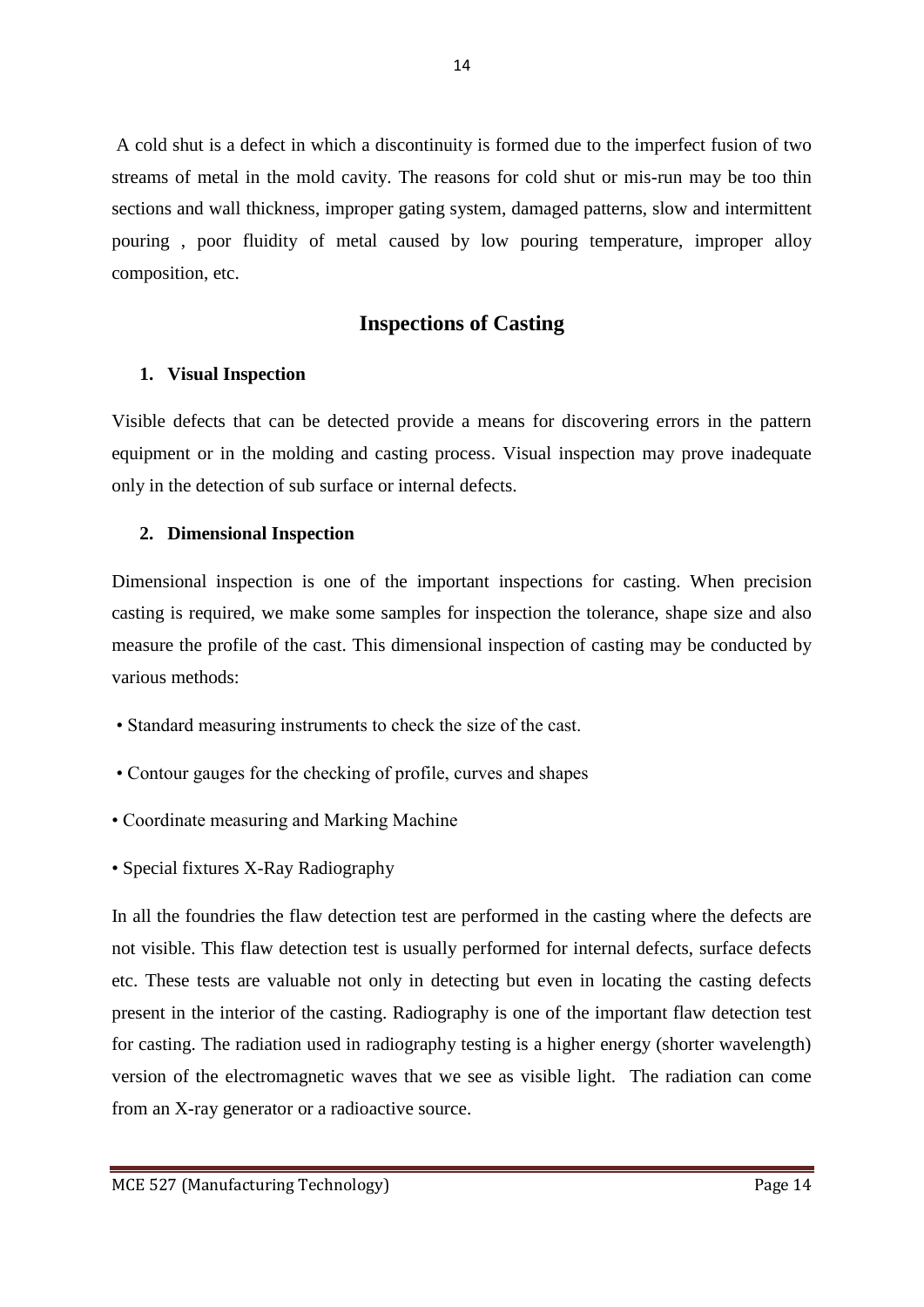#### **3. Magnetic Particle Inspection**

This test is used to reveal the location of cracks that extend to the surface of iron or steel castings, which are magnetic in nature. The casting is first magnetized and then iron particles are sprinkled all over the path of the magnetic field. The particles align themselves in the direction of the lines of force. A discontinuity in the casting causes the lines of the force to bypass the discontinuity and to concentrate around the extremities of the defect.

#### **4. Fluorescent Dye-penetration Test**

This method is very simple and applied for all cast metals. It entails applying a thin penetration oil-base dye to the surface of the casting and allowing it to stand for some time so that the oil passes into the cracks by means of capillary action. The oil is then thoroughly wiped and cleaned from the surface. To detect the defects, the casting is painted with a coat of whitewash or powdered with tale and then viewed under ultraviolet light. The oil being fluorescent in nature, can be easily detect under this light, and thus the defects are easily revealed.

#### **5. Ultrasonic Testing**

Ultrasonic testing used for detecting internal voids in casting is based on the principle of reflection of high frequency sound waves. If the surface under test contains some defect, the high frequency sound waves when emitted through the section of the casting, will be reflected from the surface of defect and return in a shorter period of time. The advantage this method of testing over other methods is that the defect, even if in the interior, is not only detected and located accurately, but its dimension can also be quickly measured without in any damaging or destroying the casting.

#### **6. Fracture Test**

Fracture test is done by examining a fracture surface of the casting. it is possible to observe coarse graphite or chilled portion and also shrinkage cavity, pin hole etc. The apparent soundness of the casting can thus be judged by seeing the fracture.

#### **7. Macro-etching Test (macroscopic examination)**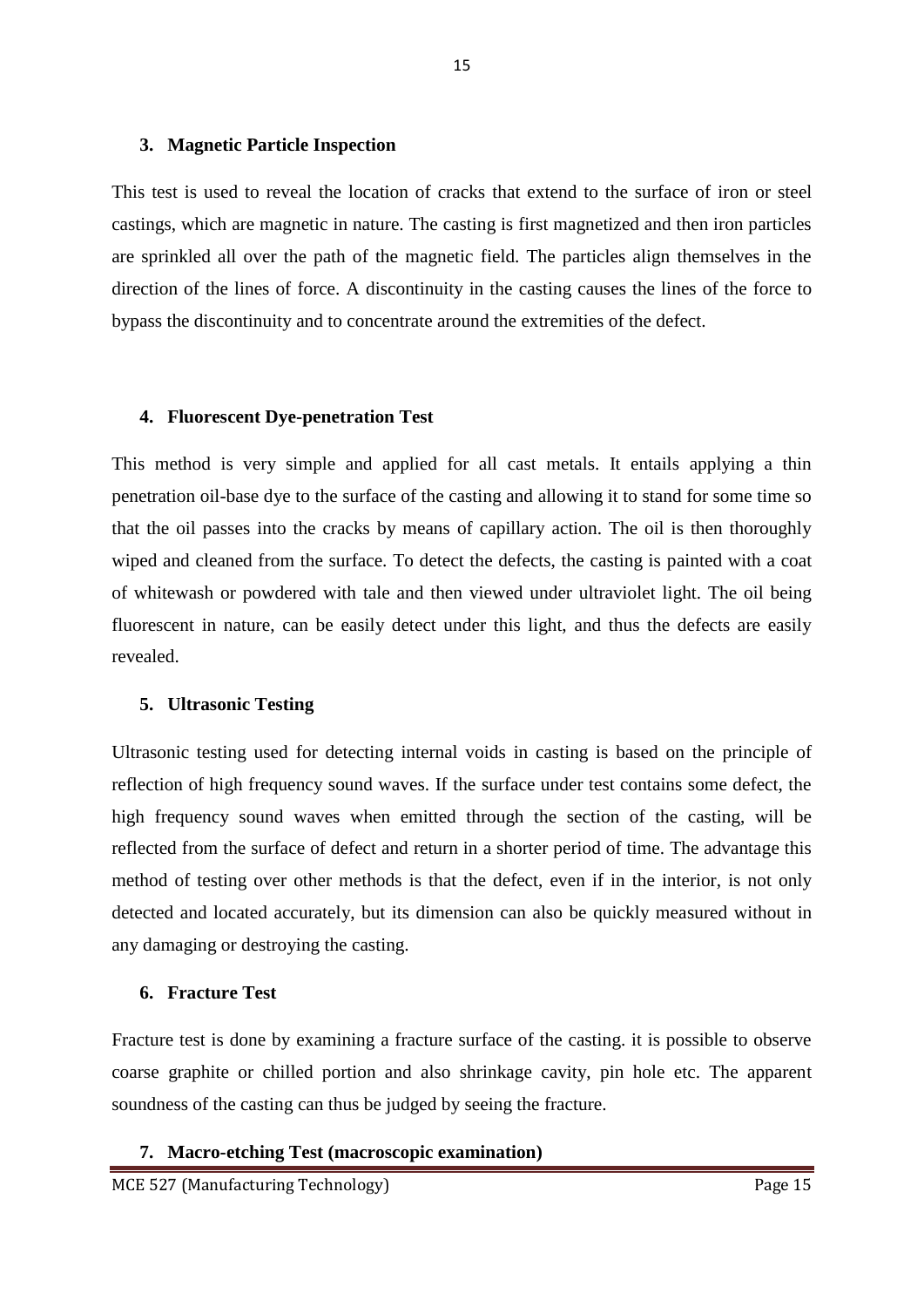The macroscopic inspection is widely used as a routine control test in steel production because it affords a convenient and effective means of determining internal defects in the metal. Macro- etching may reveal one of the following conditions:

- Crystalline heterogeneity, depending on solidification
- Chemical heterogeneity, depending on the impurities present or localized segregation and
- Mechanical heterogeneity, depending on strain introduced on the metal, if any.

### **8. Sulphur Print test**

Sulphur may exist in iron or steel in one of two forms; either as iron sulphide or manganese sulphide. The distribution of sulphur inclusions can easily examined by this test.

#### **9. Microscopic Examination**

Microscopic examination can enable the study of the microstructure of the metal alloy, elucidating its composition, the type and nature of any treatment given to it, and its mechanical properties. In the case of cast metals, particularly steels, cast iron, malleable iron, and SG iron, microstructure examination is essential for assessing metallurgical structure and composition. Composition analysis can also be done using microscopic inspection. Distribution of phase can be observed by metallographic sample preparation of cast product. Grain size and distribution, grain boundary area can be observed by this procedure. Distribution of non-metallic inclusion can also be found from this process of inspection.

### **10. Chill Test**

Chill test offers a convenient means for an approximate evaluation of the graphitizing tendency of the iron produced and forms an important and quick shop floor test for ascertaining whether this iron will be of the class desired. In chill test, accelerated cooling rate is introduced to induce the formation of a chilled specimen of appropriate dimension. It is then broken by striking with a hammer in such a manner that the fracture is straight and midway of its length. The depth of chill obtained on the test piece is affected by the carbon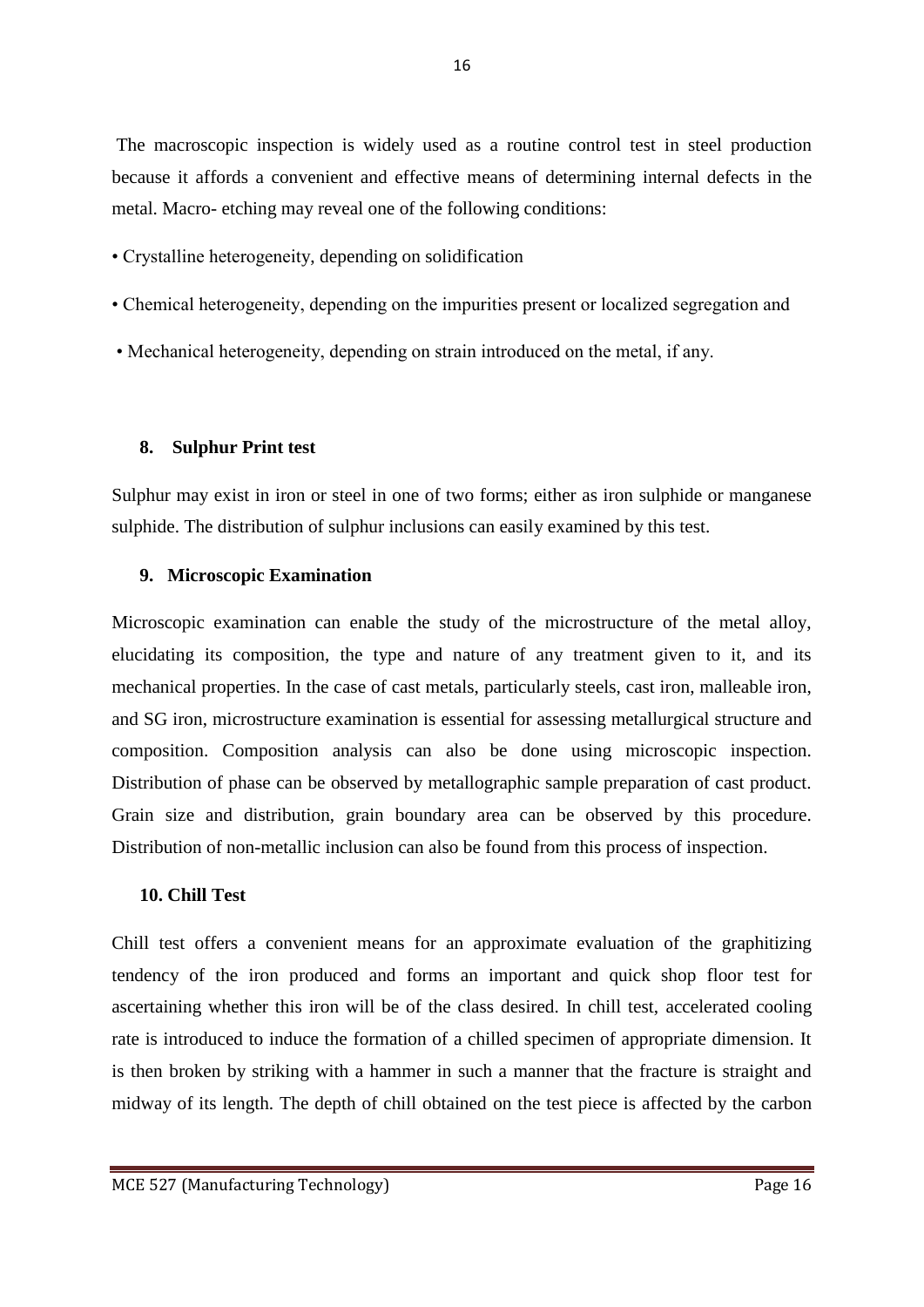and silicon present and it can therefore be related to the carbon equivalent, whose value in turn determines the grade of iron.

## **Design Recommendations for Casting**

1. Compensate the shrinkage of the solidified molten metal by making patterns of slightly oversize.

2. In sand casting, it is more economical and accurate if the parting line is on a flat plane. Contoured parting lines are not economical. Further, some degree of taper, or draft is recommended to provide to the pattern for its easy removal. The recommended draft angles for patters under various conditions are given elsewhere.

 3. In sand casting, it is recommended to attach the raiser near to the heavier section. The thinnest sections are farthest from the raiser and solidify first and then the solidification proceeds toward the direction of raiser i.e. towards the heavier section.

4. Sharp corners in a casting design cause uneven cooling and lead to formation of hot spots in the final cast structure. Moreover sharp corner in a casting structure acts as a stress raiser. Rounding the corner decreases the severity of the hot spot and lessens the stress concentration.

5. Abrupt changes in sections should be avoided. Fillets and tapers are preferable to sharp steps.

6. The interior walls and sections are recommended to be 20% thinner than the outside members to reduce the thermal and residual stresses, and metallurgical changes.

7. When a hole is placed in a highly stressed section, add extra material around the hole as reinforcement.

8. To minimize the residual stresses in the gear, pulley or wheel casting, a balance between the section size of the rim, spokes and hub is maintained.

9. An odd number of curved wheel spokes reduce cast-in-residual stresses.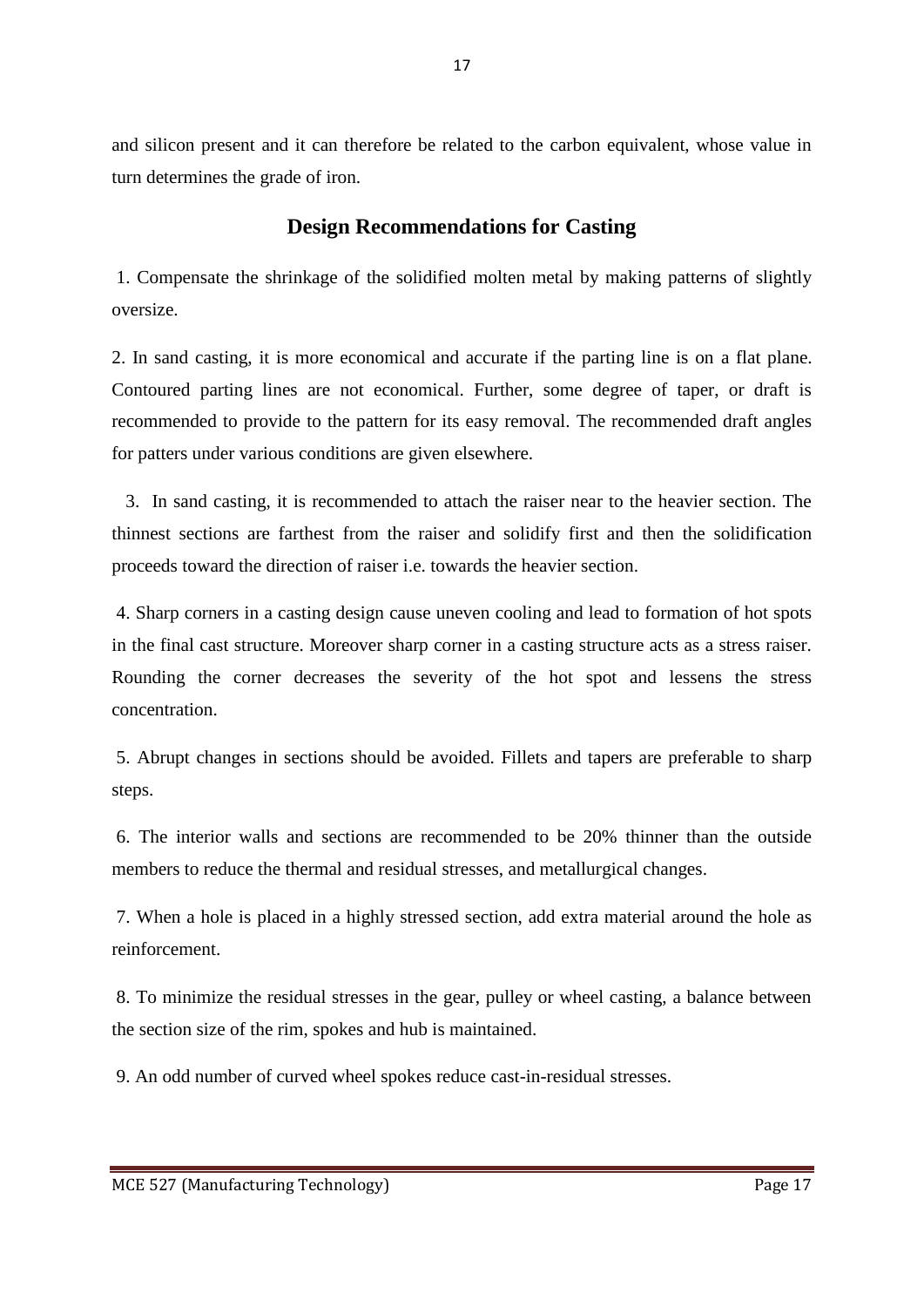10. Similar to sand casting, permanent mold castings also require draft for the easy withdrawal of the casting from the mold. The recommended draft angles are given elsewhere.

11. Due to pattern shrinkage, investment shrinkage and metal shrinkage during solidification, there is always a tendency for an investment part to "dish" (develop concave surfaces where flat surfaces are specified). This condition takes place in areas of thick cross section. Dishing is minimized by designing parts with uniformly thin walls.

#### **INTRODUCTION TO WELDING**

In the Navy as well as private industry, welding is widely used by metal workers in the fabrication and repair of parts and structures. While there are many methods for joining metals, welding is one of the most convenient and rapid methods available.

The term welding refers to the process of joining metals by heating them to their melting temperature and causing the molten metal to flow together. These range from simple steel brackets to nuclear reactors.

Welding, like any skilled trade, is broad in scope and you cannot become a welder simply by reading a book. You need practice and experience as well as patience; however, much can be gained through study. For instance, by learning the correct method or procedure for accomplishing a job from a book, you may eliminate many mistakes that otherwise would occur through trial and error.

A *weld* is made when separate pieces of material to be joined combine and form one piece when heated to a temperature high enough to cause softening or melting. Filler material is typically added to strengthen the joint.

Welding is a dependable, efficient and economic method for permanently joining similar metals. In other words, you can weld steel to steel or aluminum to aluminum, but you cannot weld steel to aluminum using traditional welding processes.

Welding is used extensively in all sectors or manufacturing, from earth moving equipment to the aerospace industry.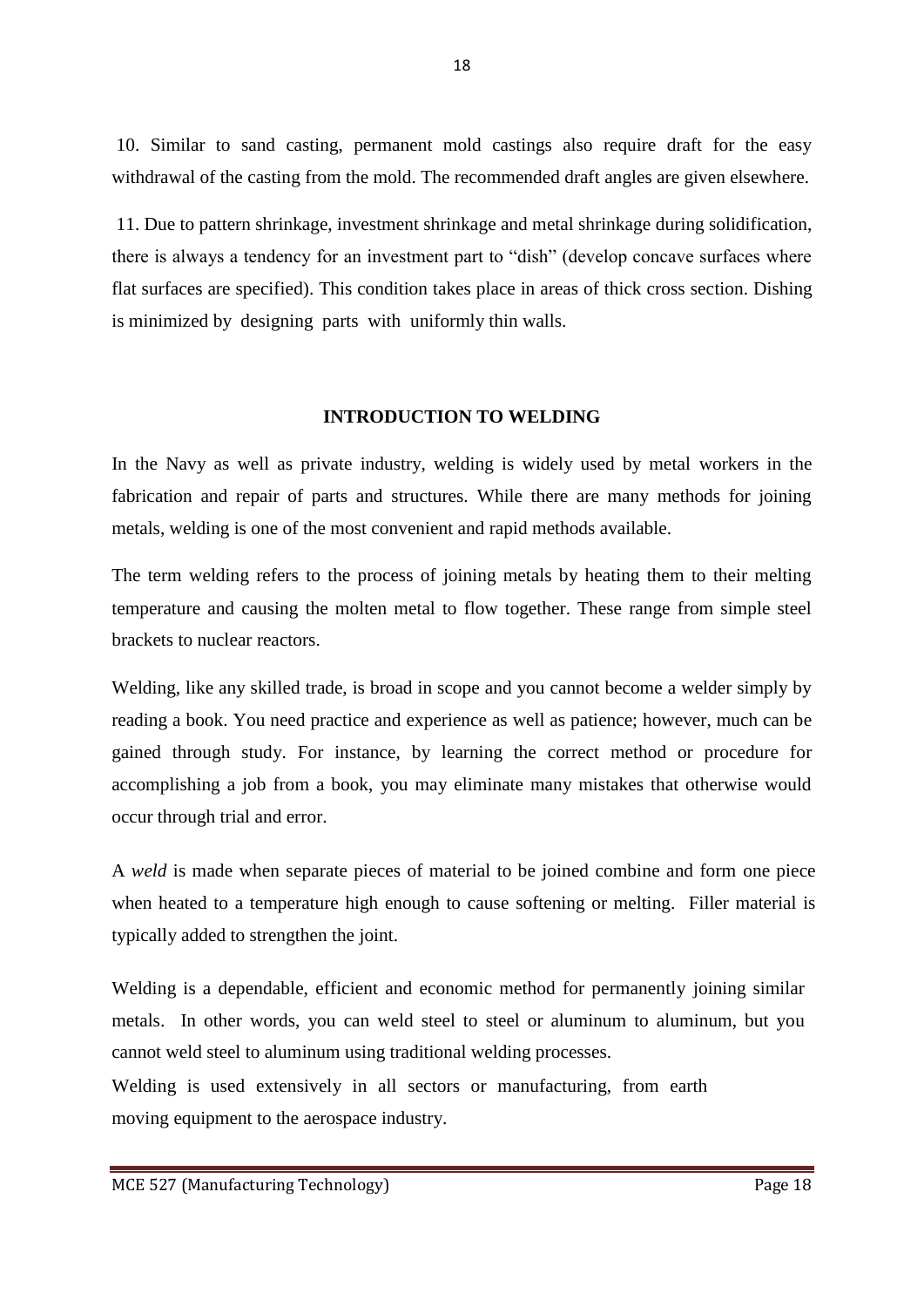#### **Welding Processes**

The number of different welding processes has grown in recent years. These processes differ greatly in the manner in which heat and pressure (when used) are applied, and in the type of equipment used. There are currently over 50 different types of welding processes; we"ll focus on 3 examples of *electric arc welding*, which is the most common form of welding. The most popular processes are shielded metal arc welding (SMAW), gas metal arc welding (GMAW) and gas tungsten arc welding (GTAW). All of these methods employ an electric power supply to create an arc which melts the base metal(s) to form a molten pool. The filler wire is then either added automatically (GMAW) or manually (SMAW & GTAW) and the molten pool is CLAMP allowed to cool.

Finally, all of these methods use some type of flux or gas to create an inert environment in ABLE which the molten pool can solidify without oxidizing.

### S**hielded Metal Arc Welding (SMAW)**

SMAW is a welding process that uses a flux covered metal electrode to carry an electrical current. The current forms an arc that jumps a gap from the end of the electrode to the work. UM The electric arc creates enough heat to melt both the electrode and the base material(s). Molten metal from the electrode travels across the arc to the molten pool of base metal where they mix together. As the arc moves away, the mixture of molten metals solidifies and becomes one piece. The molten pool of metal is surrounded and protected by a fume cloud and a covering **BASE METAL** MOLTEN MCE 527  $\frac{1}{2}$  Page 19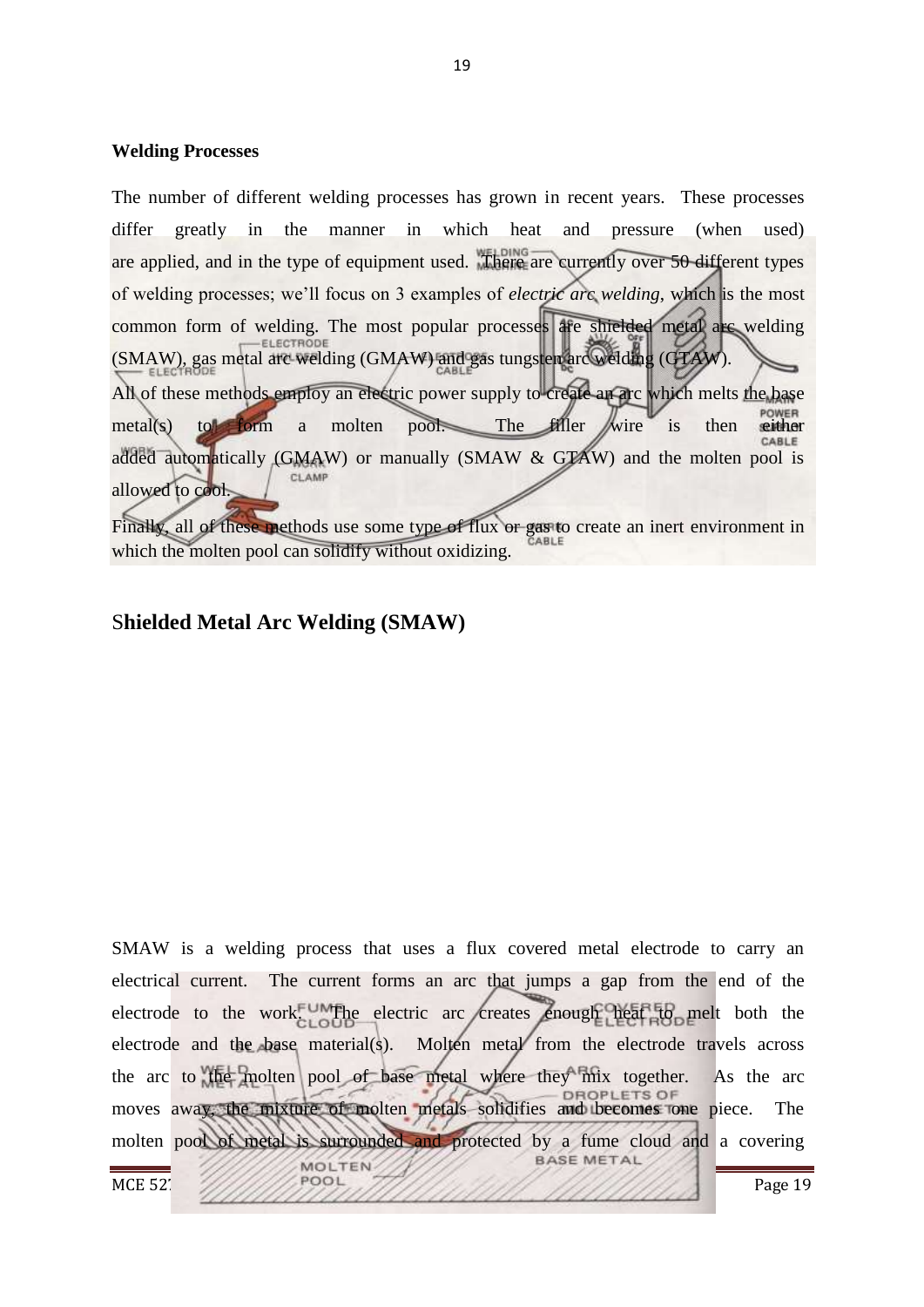of slag produced as the coating of the electrode burns or vaporizes. Due to the appearance of the electrodes, SMAW is commonly known as "stick" welding.

SMAW is one of the oldest and most popular methods of joining metal. Moderate quality welds can be made at low speed with good uniformity. SMAW is used primarily because of its low cost, flexibility, portability and versatility. Both the equipment and electrodes are low in cost and very simple. SMAW is very flexible in terms of the material thicknesses that can be welded (materials from 1/16" thick to several inches thick can be welded with the same machine and different settings). It is a very portable process because all that's required is a portable power supply (i.e. generator). Finally, it's quite versatile because it can weld many different types of metals, including cast iron, steel, nickel & aluminum. **WIRE SPOOL** Some of the biggest drawbacks to SMAW are  $\frac{1}{100}$  we now again and wife line and wife line and wife line and wife line and wife line and wife line and wife line and wife line and wife line and wife line and wife line a *NELDING MACHINE* 8 -MAIN POWER<br>SUPPLY CABLE (1) it produces a lot of smoke & sparks, POWER SUPPLY CONTACTOR CONNECTION **Rg** WELDING SAFETY (2) there is a lot of post-weld clean up needed if the welded areas are to look presentable, WELDING START/STOP<br>CONTROL LEVER **WORK** 

WORK CABLE



## **Gas Metal Arc Welding (GMAW)**

(3) it is a fairly slow welding process and

**WORK** 

CLAMP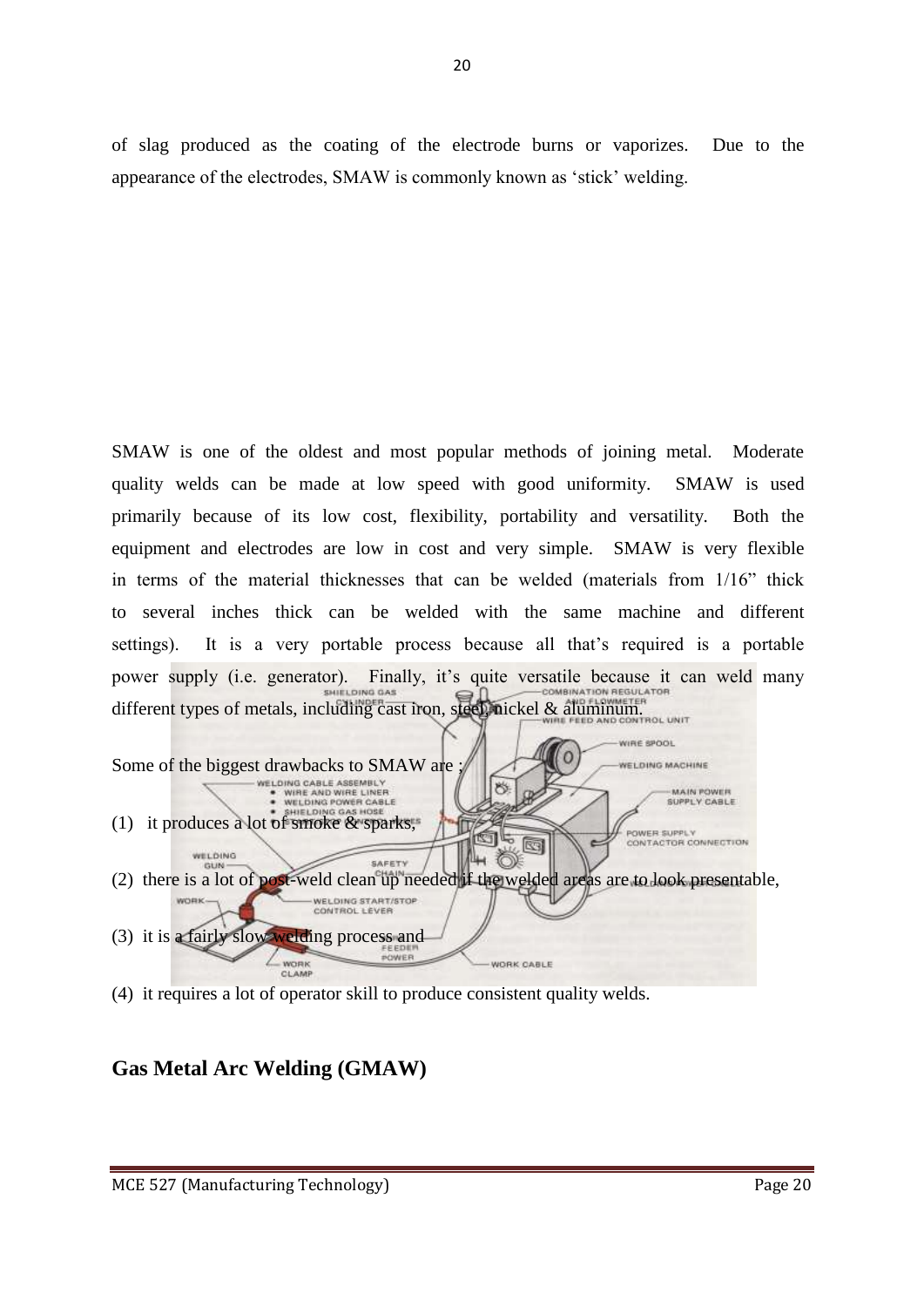In the GMAW process, an arc is established between a continuous wire electrode (which is always being consumed) and the base metal. Under the correct conditions, the wire is fed at a constant rate to the arc, matching the rate at which the arc melts it. The filler metal is the thin wire that"s fed automatically into the pool where it melts. Since molten metal is sensitive to oxygen in the air, good shielding with oxygen-free gases is required. This shielding gas provides a stable, inert environment to protect the weld pool as it solidifies. Consequently, GMAW is commonly known as MIG (*metal inert gas*) welding. Since fluxes are not used (like  $SMAW$ ), the welds produced are sound, free  $SMAW$ ), and as corrosion-resistant as the parent metal. The filler material is usually the same composition (or alloy) as the base metal.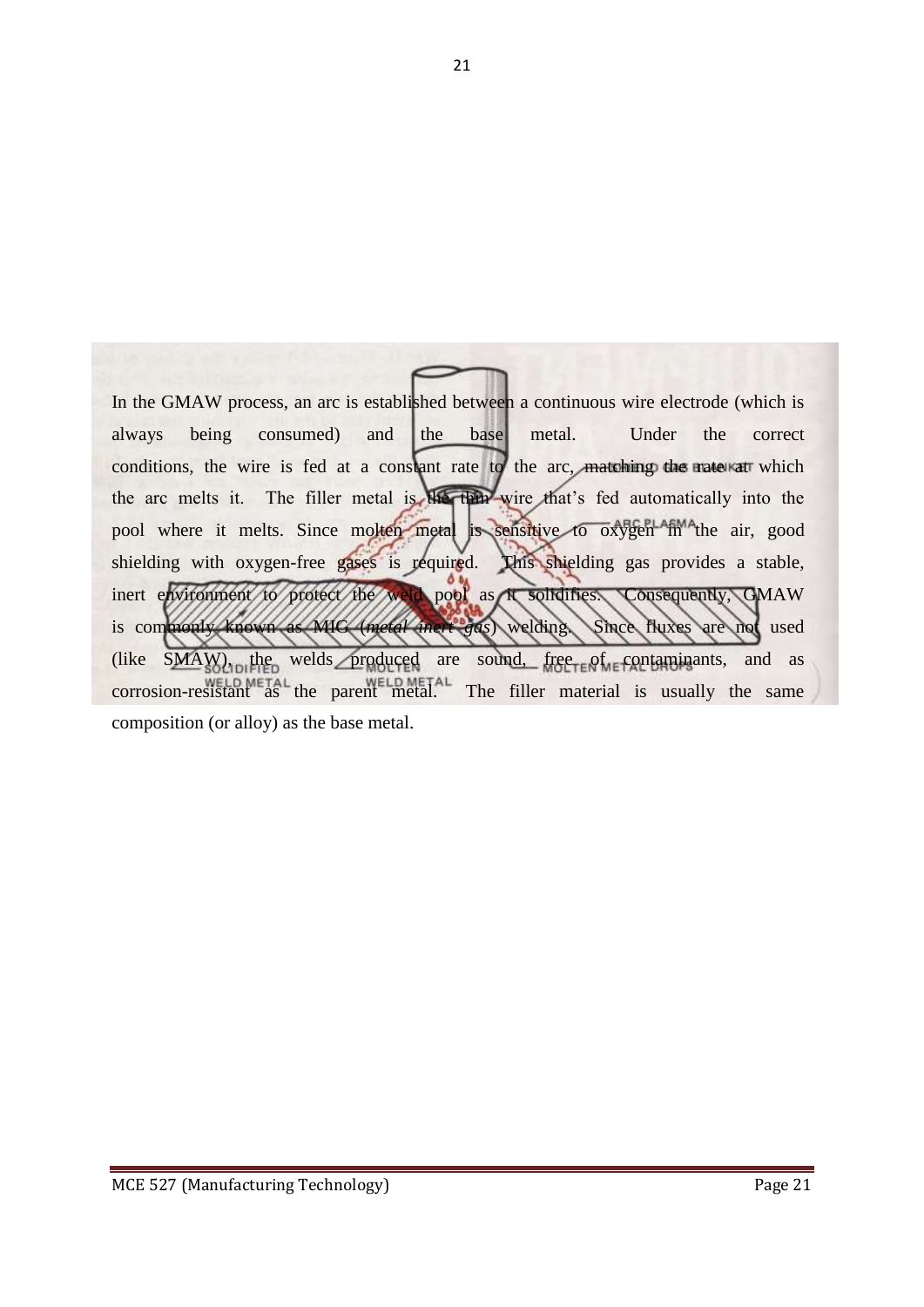GMAW is extremely fast and economical. This process is easily used for welding on thin-gauge metal as well as on heavy plate. In most commonly performed on steel (and its alloys), aluminum and magnesium, but can be used with other metals as well. It also requires a lower level of operator skill than the other two methods of electric arc welding discussed in these notes. The high welding rate and reduced post-weld clean-up are making GMAW *the* fastest cogrowing welding 쇻 process. WARM WATER SHIELDING **GTA WELDING** TO DRAIN OR GAS TO TORCH TORCH RECIRCULATOR COOLER VORK - HOSE AND<br>POWER CABLE COOLING WATER TO TORCH **PROTECTIVE**<br>COVERING WELDING POWER CABLE AND RETURN<br>COOLING WATER WORK CABLE WORK CLAMP

**Gas Tungsten Arc Welding (GTAW)**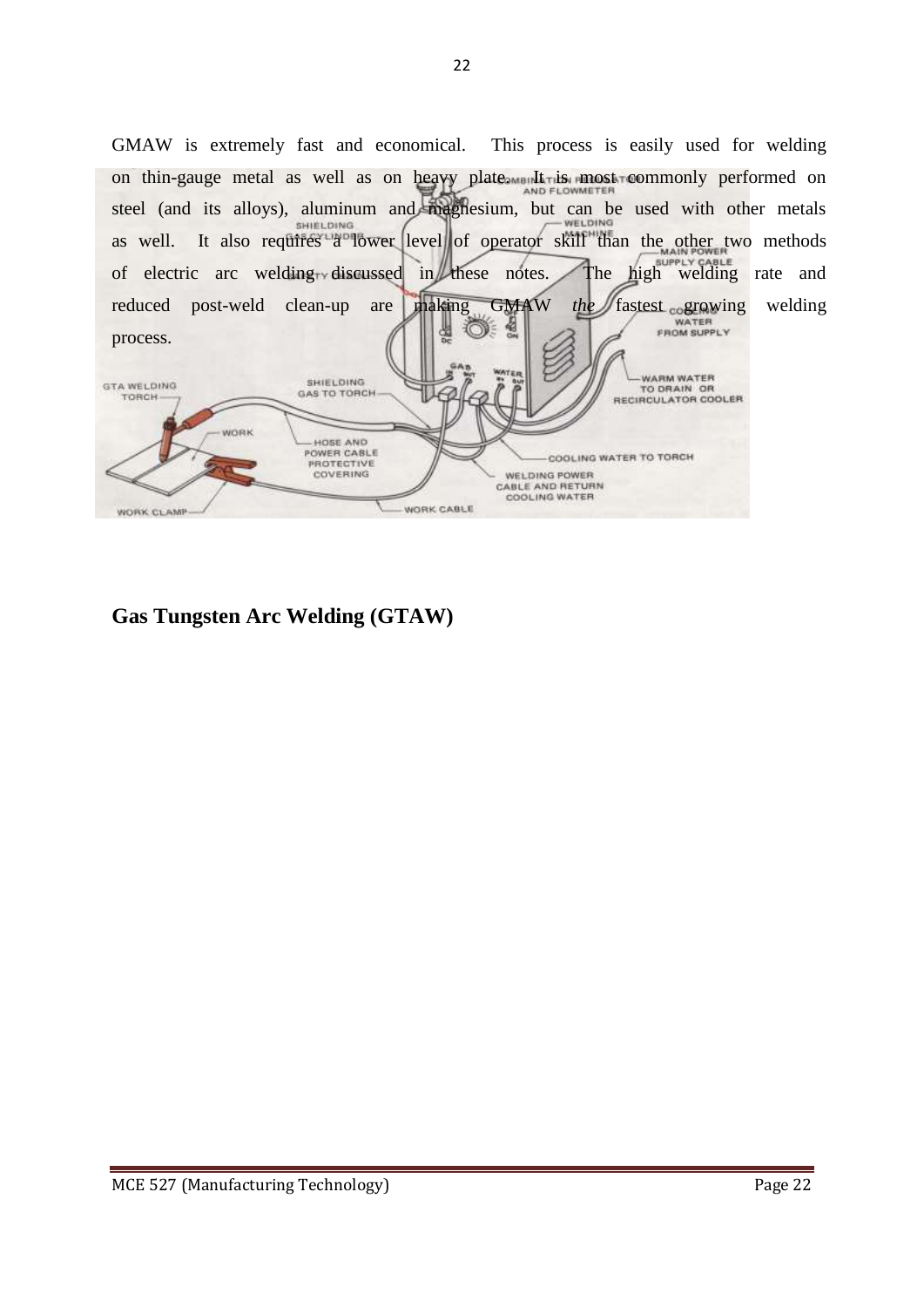In the GTAW process, an arc is established between a tungsten electrode and the base metal(s). Under the correct conditions, the electrode does not melt, although the work does at the point where the arc contacts and produces a weld pool. The filler metal is thin wire that"s fed manually into the pool where it melts. Since tungsten is sensitive to oxygen in the air, good shielding with oxygen-free gas is required. The same inert gas provides a stable, inert environment to protect the  $w = w + w + w$  pool as it solidifies. Consequently, GTAW is commonly known as TIG (*tungsten inert gas*) welding. Because fluxes are not used (like SMAW), the welds produced are sound, free of contaminants and slags, and as corrosion-resistant as the parent metal. Tungsten's extremely high melting temperature and good electrical conductivity make it the best choice for a non-consumable electrode. The arc temperature is typically around 11,000° F. Typical shielding gasses are Ar, He, N, or a mixture of the two. As with GMAW, the filler material usually is the same composition as the base metal.

GTAW is easily performed on a variety of materials, from steel and its alloys to aluminum, magnesium, copper, brass, nickel, titanium, etc. Virtually any metal that is conductive lends itself to being welded using GTAW. Its clean, high-quality welds often require little or no post-weld finishing. This method produces the finest, strongest welds out of all the welding processes.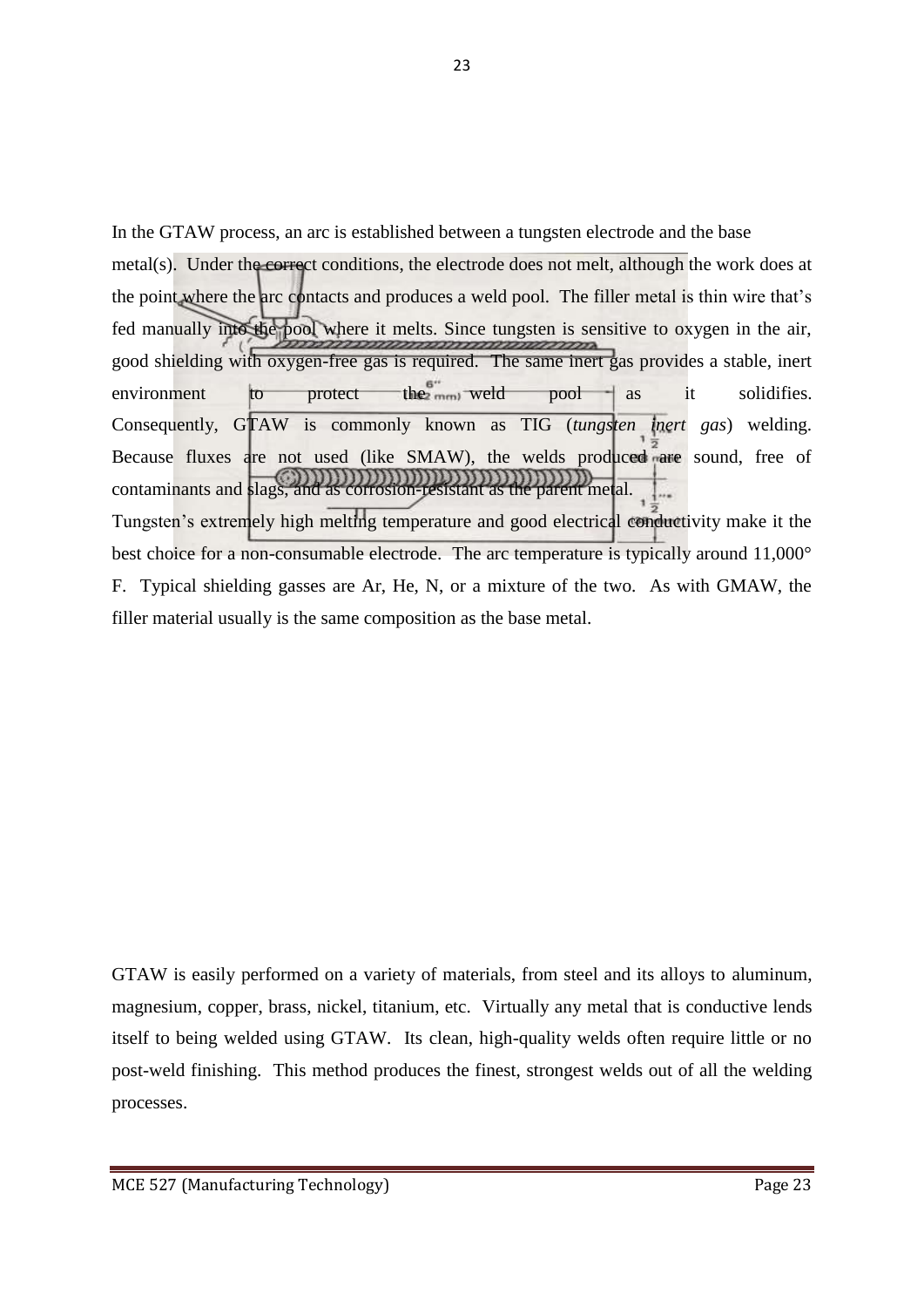## **Selection of the welding process**

The selection of the joining process for a particular job depends upon many factors. There is no one specific rule governing the type of welding process to be selected for a certain job. A few of the factors that must be considered when choosing a welding process are:

24

- Availability of equipment
- Repetitiveness of the operation
- Quality requirements (base metal penetration, consistency, etc.)
- Location of work
- Materials to be joined
- Appearance of the finished product
- Size of the parts to be joined
- Time available for work
- Skill experience of workers
- Cost of materials
- Code or specification requirements

## **General guidelines for selecting one process over another**

When selecting one process over the others, it is often useful to examine the principal pros/cons of each type of welding covered in this lecture:

| <b>Welding Process</b> | <b>Advantages</b>                 | Disadvantages             |
|------------------------|-----------------------------------|---------------------------|
|                        |                                   |                           |
| <b>SMAW</b>            | Cheap                             | Major post-weld cleaning  |
|                        | Portable (no gas required)        | Relatively 'dirty' method |
|                        |                                   | of welding (sparks/fumes) |
|                        | Versatile (can weld various       | Requires moderate skill   |
|                        | metals & thicknesses)             |                           |
|                        |                                   |                           |
| <b>GMAW</b>            | <b>Fastest of all 3 processes</b> | Requires shielding gas    |
|                        | Versatile (can weld various       | Minor post-weld cleaning  |
|                        | metals & thicknesses)             |                           |

MCE 527 (Manufacturing Technology) **Page 24**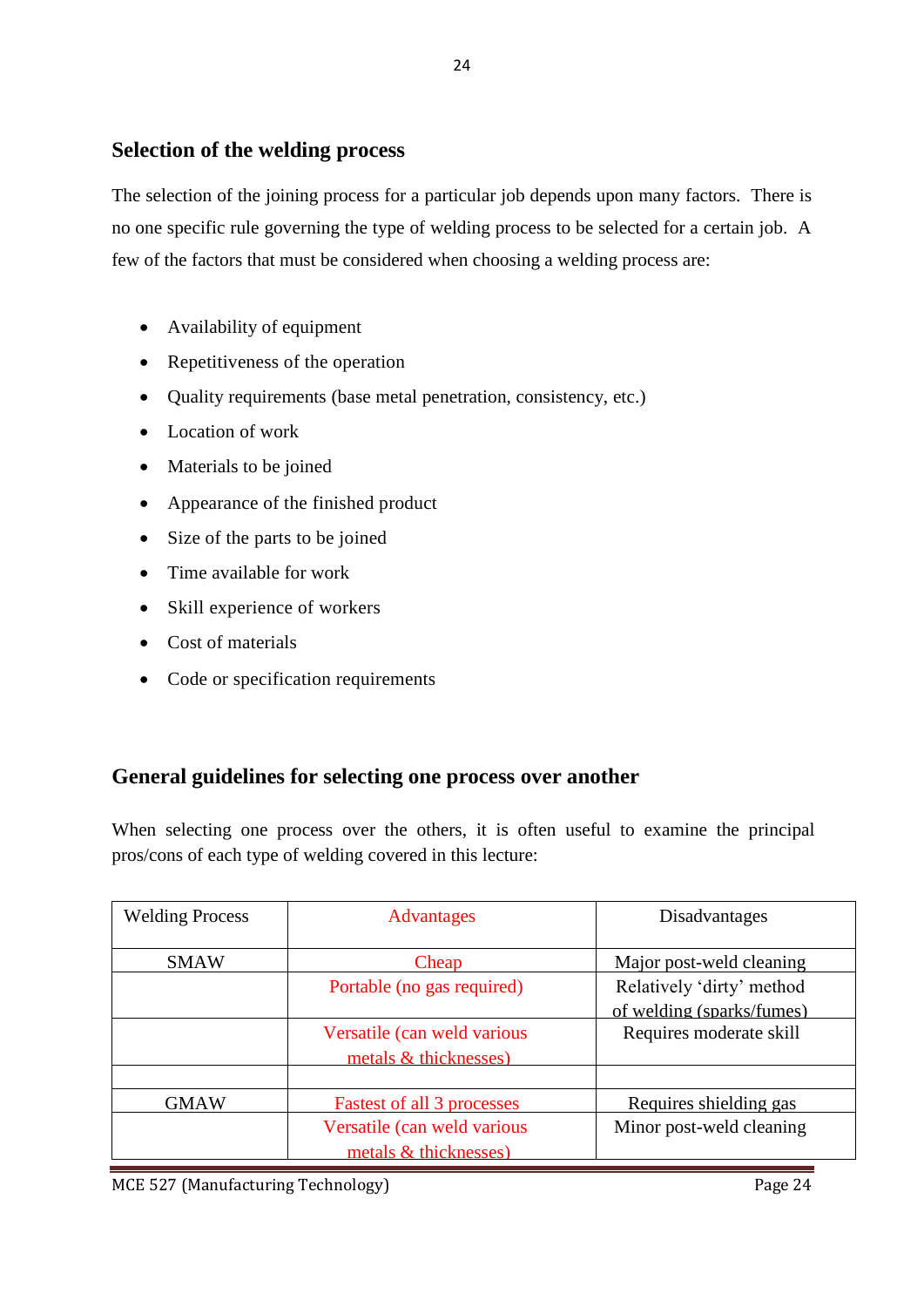

MCE 527 (Manufacturing Technology) Page 25